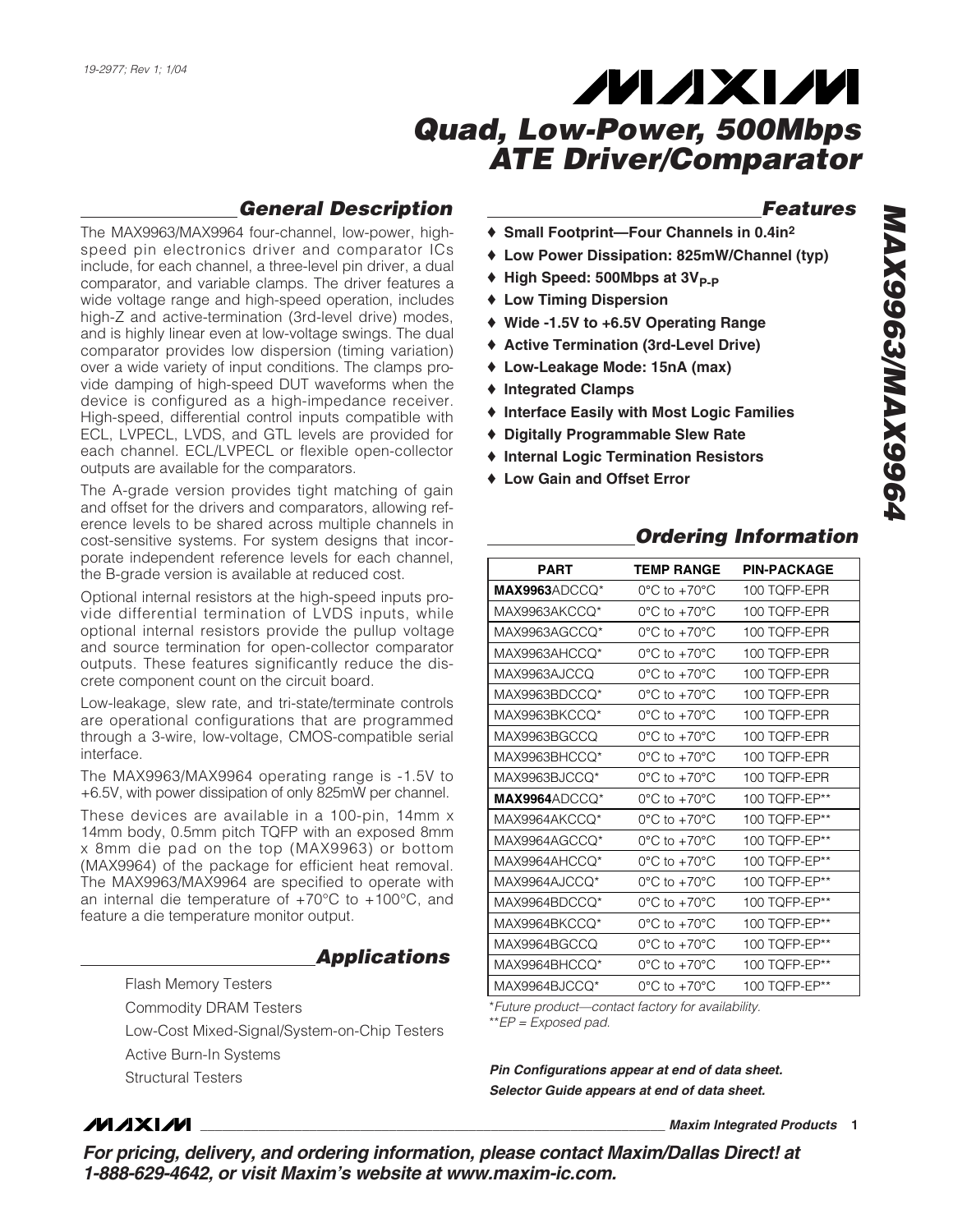#### **ABSOLUTE MAXIMUM RATINGS**

|                                                  | Current into DHV_, DLV_, DTV_, CHV_,          |
|--------------------------------------------------|-----------------------------------------------|
|                                                  |                                               |
| DATA_, NDATA_, RCV_, NRCV_ to GND -2.5V to +5.0V |                                               |
|                                                  | DUT Short Circuit to -1.5V to +6.5VContinuous |
|                                                  | Power Dissipation ( $T_A = +70^{\circ}C$ )    |
|                                                  | MAX9963_ _CCQ (derate 167mW/°C above          |
|                                                  |                                               |
| DHV, DLV, DTV, CHV, CLV to GND -2.5V to +7.5V    | MAX9964 CCQ (derate 47.6mW/°C above           |
|                                                  |                                               |
|                                                  |                                               |
|                                                  |                                               |
|                                                  | Lead Temperature (soldering, 10s)+300°C       |

\**Dissipation wattage values are based on still air with no heat sink for the MAX9963 and slug soldered to board copper for the MAX9964. Actual maximum power dissipation is a function of the user's heat-extraction technique and will vary.*

*Stresses beyond those listed under "Absolute Maximum Ratings" may cause permanent damage to the device. These are stress ratings only, and functional operation of the device at these or any other conditions beyond those indicated in the operational sections of the specifications is not implied. Exposure to absolute maximum rating conditions for extended periods may affect device reliability.*

## **ELECTRICAL CHARACTERISTICS**

(V<sub>CC</sub> = +9.75V, V<sub>EE</sub> = -5.25V, V<sub>CCO\_\_</sub> = 2.5V, SC1 = SC0 = 0, V<sub>CPHV\_</sub> = 7.2V, V<sub>CPLV\_</sub> = -2.2V, T<sub>J</sub> = +85°C, unless otherwise noted. All temperature coefficients are measured at  $T_J = +70^{\circ}$ C to  $+100^{\circ}$ C, unless otherwise noted.) (Note 1)

| <b>PARAMETER</b>                   | <b>SYMBOL</b>         | <b>CONDITIONS</b>                                                                                  | <b>MIN</b> | <b>TYP</b> | <b>MAX</b> | <b>UNITS</b> |  |
|------------------------------------|-----------------------|----------------------------------------------------------------------------------------------------|------------|------------|------------|--------------|--|
| <b>POWER SUPPLIES</b>              |                       |                                                                                                    |            |            |            |              |  |
| Positive Supply                    | <b>V<sub>CC</sub></b> |                                                                                                    | 9.5        | 9.75       | 10.5       | V            |  |
| Negative Supply                    | <b>VEE</b>            |                                                                                                    | $-6.5$     | $-5.25$    | $-4.5$     | V            |  |
| Positive Supply                    | $_{\rm{ICC}}$         | (Note 2)                                                                                           |            | 165        | 200        | mA           |  |
| Negative Supply                    | <b>IEE</b>            | (Note 2)                                                                                           |            | $-320$     | $-380$     | mA           |  |
| Power Dissipation                  | $P_D$                 | Calculated at typical V <sub>CC</sub> and V <sub>EE</sub><br>(Notes 2, 3)                          |            | 3.3        | 4.0        | W            |  |
| <b>DUT_CHARACTERISTICS</b>         |                       |                                                                                                    |            |            |            |              |  |
| Operating Voltage Range<br>Maximum | <b>V</b> DUT          | (Note 4)                                                                                           | $-1.5$     |            | $+6.5$     | $\vee$       |  |
|                                    | <b>I</b> DUT          | LLEAK = $0$ , $0V \leq V_{DUT} \leq 3V$                                                            |            |            | ±1.5       |              |  |
| Leakage Current in High-Z Mode     |                       | LLEAK = 0, $V_{DUT}$ = -1.5V, 6.5V                                                                 |            |            | $\pm 3$    | μA           |  |
|                                    |                       | LLEAK = 1, $0 \leq V_{DUT} \leq 3V$ , $T_J < +90^{\circ}C$                                         |            |            | ±10        |              |  |
| Leakage Current in Low-Leakage     |                       | LLEAK = 1, $V_{DUT}$ = -1.5V, T <sub>J</sub> < +90°C                                               |            |            | ±15        |              |  |
| Mode                               |                       | LLEAK = 1, $V_{DUT}$ = 6.5V, $V_{CHV}$ = $V_{CLV}$ =<br>$-1.5V$ , T <sub>J</sub> < $+90^{\circ}$ C |            |            | ±15        | nA           |  |
|                                    |                       | Driver in term mode $(DUT = DTV)$                                                                  |            | 3          |            |              |  |
| <b>Combined Capacitance</b>        | C <sub>DUT</sub>      | Driver in high-Z mode                                                                              |            | 5          |            | pF           |  |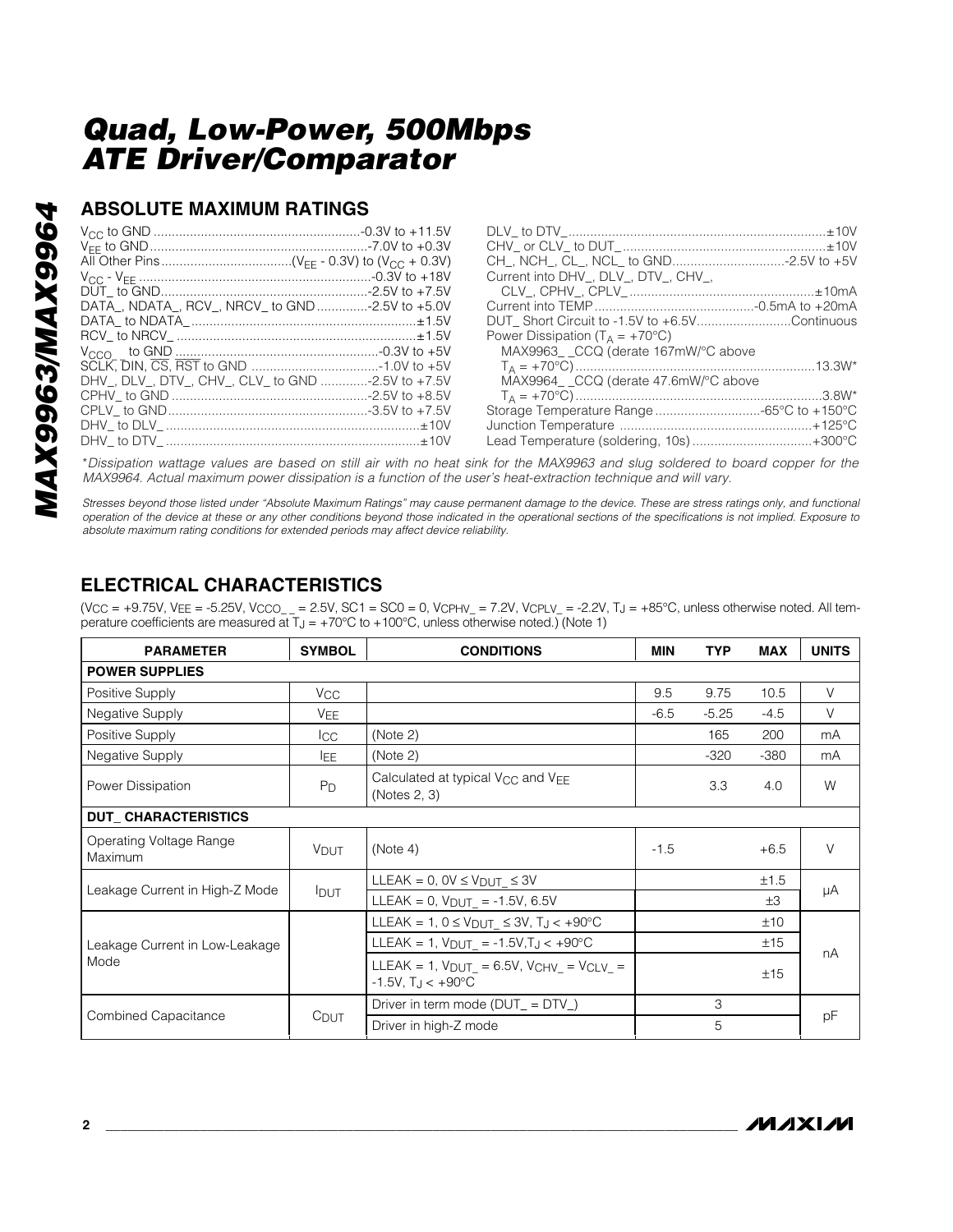#### **ELECTRICAL CHARACTERISTICS (continued)**

(V<sub>CC</sub> = +9.75V, V<sub>EE</sub> = -5.25V, V<sub>CCO\_ \_</sub> = 2.5V, SC1 = SC0 = 0, V<sub>CPHV\_</sub> = 7.2V, V<sub>CPLV\_</sub> = -2.2V, T<sub>J</sub> = +85°C, unless otherwise noted. All temperature coefficients are measured at  $T_J = +70^{\circ}C$  to  $+100^{\circ}C$ , unless otherwise noted.) (Note 1)

| <b>PARAMETER</b>                                         | <b>SYMBOL</b>     | <b>CONDITIONS</b>                                                                             | <b>MIN</b> | <b>TYP</b> | <b>MAX</b> | <b>UNITS</b> |
|----------------------------------------------------------|-------------------|-----------------------------------------------------------------------------------------------|------------|------------|------------|--------------|
| Low-Leakage Enable Time                                  |                   | (Notes 5, 7)                                                                                  |            | 20         |            | $\mu s$      |
| Low-Leakage Disable Time                                 |                   | (Notes 6, 7)                                                                                  |            | 20         |            | $\mu s$      |
| Low-Leakage Recovery                                     |                   | Time to return to the specified maximum<br>leakage after a 3V, 4V/ns step at DUT_<br>(Note 7) |            | 10         |            | $\mu s$      |
|                                                          |                   | LEVEL PROGRAMMING INPUTS (DHV_, DLV_, DTV_, CHV_, CLV_, CPHV_, CPLV_)                         |            |            |            |              |
| Input Bias Current                                       | <b>BIAS</b>       |                                                                                               |            |            | ±25        | μA           |
| Settling Time                                            |                   | To 5mV                                                                                        |            | 1          |            | μs           |
| DIFFERENTIAL CONTROL INPUTS (DATA_, NDATA_, RCV_, NRCV_) |                   |                                                                                               |            |            |            |              |
| Input High Voltage                                       | V <sub>IH</sub>   |                                                                                               | $-1.6$     |            | $+3.5$     | $\vee$       |
| Input Low Voltage                                        | $V_{IL}$          |                                                                                               | $-2.0$     |            | $+3.1$     | $\vee$       |
| Differential Input Voltage                               | <b>VDIFF</b>      |                                                                                               | ±0.15      |            | ±1.00      | $\vee$       |
| Input Bias Current                                       | <b>BIAS</b>       | MAX996_ _DCCQ, MAX996_ _HCCQ                                                                  |            |            | ±25        | μA           |
| <b>Input Termination Resistor</b>                        |                   | MAX996_ _KCCQ, MAX996_ _GCCQ,<br>and MAX996_ _JCCQ, between signal and<br>complement          | 96         |            | 104        | Ω            |
| <b>SINGLE-ENDED CONTROL INPUTS (CS, RST, SCLK, DIN)</b>  |                   |                                                                                               |            |            |            |              |
| Input High                                               | V <sub>IH</sub>   |                                                                                               | 1.6        |            | 3.5        | $\vee$       |
| Input Low                                                | $V_{IL}$          |                                                                                               | $-0.1$     |            | $+0.9$     | V            |
| <b>SERIAL INTERFACE TIMING (Figure 5)</b>                |                   |                                                                                               |            |            |            |              |
| <b>SCLK Frequency</b>                                    | <b>fSCLK</b>      |                                                                                               |            |            | 50         | <b>MHz</b>   |
| <b>SCLK Pulse Width High</b>                             | tch               |                                                                                               | 8          |            |            | ns           |
| <b>SCLK Pulse Width Low</b>                              | tcL               |                                                                                               | 8          |            |            | ns           |
| CS Low to SCLK High Setup                                | tcsso             |                                                                                               | 3.5        |            |            | ns           |
| CS High to SCLK High Setup                               | tcss <sub>1</sub> |                                                                                               | 3.5        |            |            | ns           |
| SCLK High to CS High Hold                                | t <sub>CSH1</sub> |                                                                                               | 3.5        |            |            | ns           |
| DIN to SCLK High Setup                                   | t <sub>DS</sub>   |                                                                                               | 3.5        |            |            | ns           |
| DIN to SCLK High Hold                                    | t <sub>DH</sub>   |                                                                                               | 3.5        |            |            | ns           |
| CS Pulse Width High                                      | tcswH             |                                                                                               | 20         |            |            | ns           |
| <b>TEMPERATURE MONITOR (TEMP)</b>                        |                   |                                                                                               |            |            |            |              |
| Nominal Voltage                                          |                   | $T_J = +70^{\circ}C$ , R <sub>L</sub> $\geq 10M\Omega$                                        |            | 3.43       |            | V            |
| Temperature Coefficient                                  |                   |                                                                                               |            | $+10$      |            | mV/°C        |
| <b>Output Resistance</b>                                 |                   |                                                                                               |            | 15         |            | kΩ           |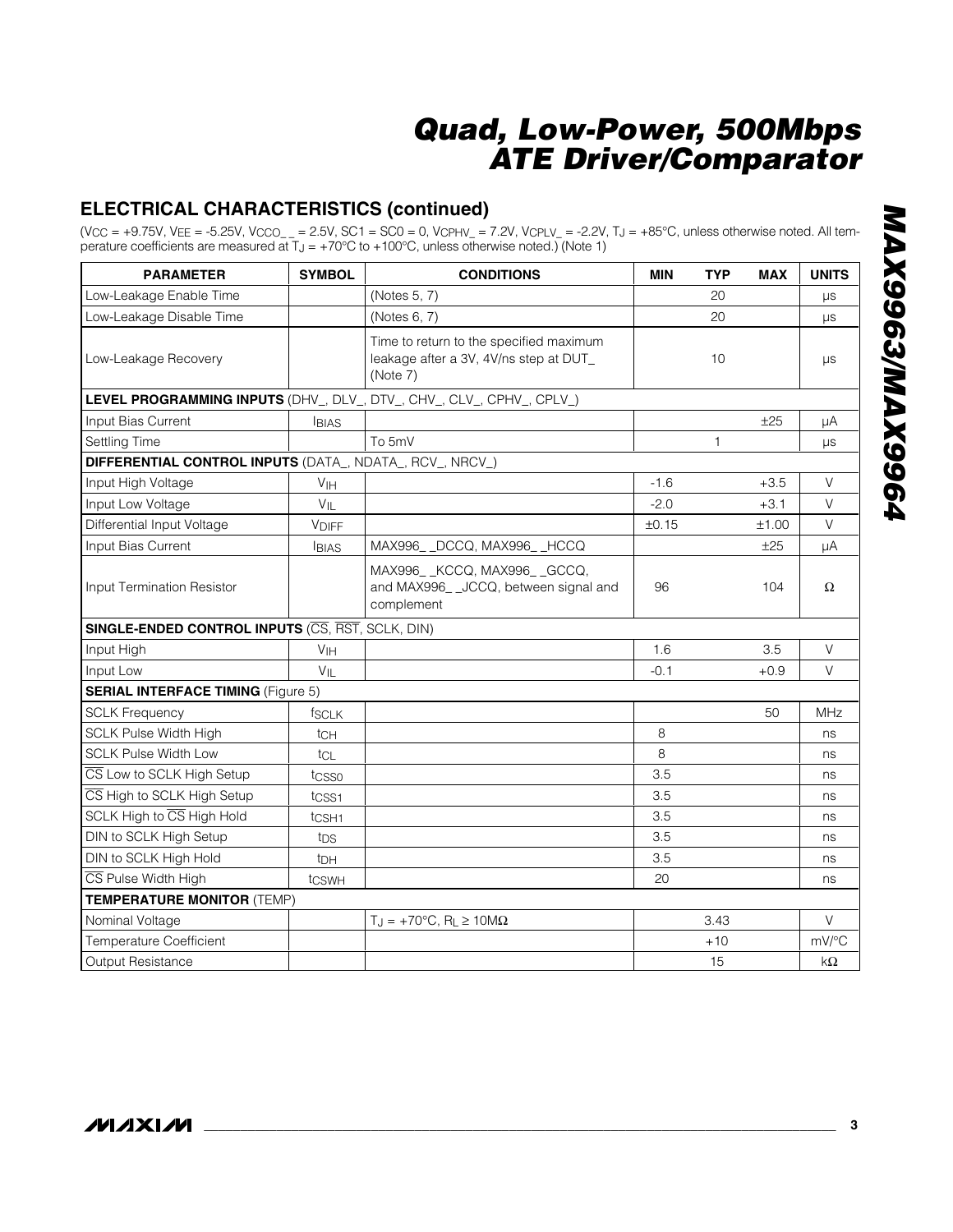## **ELECTRICAL CHARACTERISTICS (continued)**

 $(V_{CC} = +9.75V, V_{EE} = -5.25V, V_{CCO_{--}} = 2.5V, SC1 = SC0 = 0, V_{CPHV_{-}} = 7.2V, V_{CPLV_{-}} = -2.2V, TJ = +85°C, unless otherwise noted. All tem$ perature coefficients are measured at  $T_J = +70^{\circ}C$  to  $+100^{\circ}C$ , unless otherwise noted.) (Note 1)

| <b>PARAMETER</b>                                                    | <b>SYMBOL</b>             |                                                                                              | <b>CONDITIONS</b>                                                             | <b>MIN</b> | <b>TYP</b>   | <b>MAX</b> | <b>UNITS</b> |
|---------------------------------------------------------------------|---------------------------|----------------------------------------------------------------------------------------------|-------------------------------------------------------------------------------|------------|--------------|------------|--------------|
| <b>DRIVERS</b> (Note 8)                                             |                           |                                                                                              |                                                                               |            |              |            |              |
| DC OUTPUT CHARACTERISTICS ( $R_L \ge 10M\Omega$ )                   |                           |                                                                                              |                                                                               |            |              |            |              |
| DHV, DLV, DTV, Output Offset                                        | Vos                       | At DUT_ with V <sub>DHV_</sub> ,<br>V <sub>DLV</sub> , V <sub>DTV</sub>                      | MAX996_A                                                                      |            |              | ±15        | mV           |
| Voltage                                                             |                           | independently<br>tested at $+1.5V$                                                           | <b>MAX996 B</b>                                                               |            |              | ±100       |              |
| DHV_, DLV_, DTV_, Output Offset<br><b>Temperature Coefficient</b>   |                           |                                                                                              |                                                                               |            | $\pm 65$     |            | µV/°C        |
| DHV <sub>_</sub> , DLV <sub>_</sub> , DTV <sub>_</sub> , Gain       | Av                        | Measured with<br>VDHV_, VDLV_, VDTV_                                                         | MAX996_A                                                                      | 0.999      | 1.00         | 1.001      | <b>V/V</b>   |
|                                                                     |                           | at 0 and 4.5V                                                                                | MAX996_B                                                                      | 0.960      |              | 1.001      |              |
| DHV_, DLV_, DTV_, Gain<br><b>Temperature Coefficient</b>            |                           |                                                                                              |                                                                               |            | $-35$        |            | ppm/°C       |
|                                                                     |                           | $0 \le V_{DUT} \le 3V$ (Note 9)                                                              |                                                                               |            |              | ±5         |              |
| <b>Linearity Error</b>                                              |                           | Full range (Notes 9, 10)                                                                     |                                                                               |            |              | ±15        | mV           |
| DHV_ to DLV_ Crosstalk                                              |                           | $V_{DLV_{-}} = 0$ , $V_{DHV_{-}} = 200$ mV, 6.5V                                             |                                                                               |            |              | ±7         | mV           |
| DLV to DHV Crosstalk                                                |                           | $V_{DHV} = 5V$ , $V_{DLV} = -1.5V$ , 4.8V                                                    |                                                                               |            |              | ±8         | mV           |
| DTV to DLV and DHV<br>Crosstalk                                     |                           | $V_{DHV}$ = 3V, $V_{DLV}$ = 0,<br>$V_{\text{DIV}} = -1.5V, 6.5V$                             |                                                                               |            |              | ±2         | mV           |
| DHV_ to DTV_ Crosstalk                                              |                           |                                                                                              | $V_{\text{DIV}} = 1.5V$ , $V_{\text{DLV}} = 0$ , $V_{\text{DHV}} = 1.6V$ , 3V |            |              | $\pm 3$    | mV           |
| DLV_ to DTV_ Crosstalk                                              |                           | $V_{\text{DIV}} = 1.5V$ , $V_{\text{DHV}} = 3V$ , $V_{\text{DLV}} = 0$ , 1.4V                |                                                                               |            |              | ±3         | mV           |
| DHV_, DLV_, DTV_ DC Power-<br>Supply Rejection Ratio                | <b>PSRR</b>               | V <sub>CC</sub> and V <sub>EE</sub> independently set to their<br>minimum and maximum values |                                                                               | 40         |              |            | dB           |
| Maximum DC Drive Current                                            | $I_{DUT}$                 |                                                                                              |                                                                               | ±60        |              | ±120       | mA           |
| DC Output Resistance                                                | R <sub>DUT</sub>          | $I_{DUT} = \pm 30 \text{mA}$ (Note 11)                                                       |                                                                               | 49         | 50           | 51         | Ω            |
| DC Output Resistance Variation                                      | $\Delta$ R <sub>DUT</sub> | $I_{DUT} = \pm 1 \text{mA}$ to $\pm 40 \text{mA}$                                            |                                                                               |            | $\mathbf{1}$ |            | Ω            |
| <b>DYNAMIC OUTPUT CHARACTERISTICS (<math>Z_L = 50\Omega</math>)</b> |                           |                                                                                              |                                                                               |            |              |            |              |
|                                                                     |                           | $V_{DLV_{-}} = 0V$ , $V_{DHV_{-}} = 0.1V$                                                    |                                                                               |            | 30           |            |              |
| Drive Mode Overshoot                                                |                           | $V_{DLV_{-}} = 0V$ , $V_{DHV_{-}} = 1V$                                                      |                                                                               |            | 40           |            | mV           |
|                                                                     |                           | $V_{DLV_{-}}$ = 0V, $V_{DHV_{-}}$ = 3V                                                       |                                                                               |            | 50           |            |              |
| Term Mode Overshoot                                                 |                           | (Note 12)                                                                                    |                                                                               |            | $\Omega$     |            | mV           |
| Settling Time to Within 25mV                                        |                           | 3V step (Note 13)                                                                            |                                                                               |            | 10           |            | ns           |
| Settling Time to Within 5mV                                         |                           | 3V step (Note 13)                                                                            |                                                                               |            | 20           |            | ns           |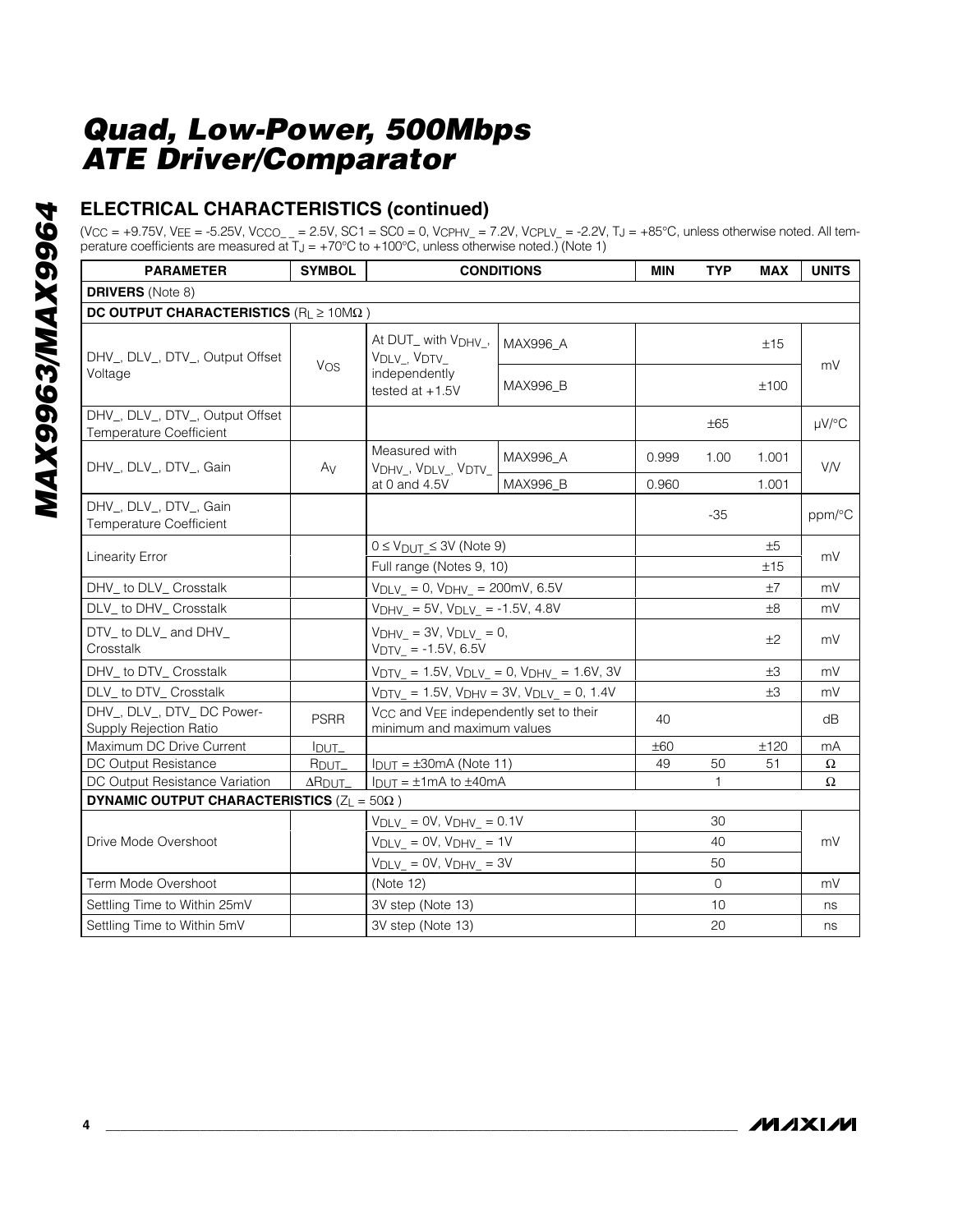#### **ELECTRICAL CHARACTERISTICS (continued)**

(V<sub>CC</sub> = +9.75V, V<sub>EE</sub> = -5.25V, V<sub>CCO\_ \_</sub> = 2.5V, SC1 = SC0 = 0, V<sub>CPHV\_</sub> = 7.2V, V<sub>CPLV\_</sub> = -2.2V, T<sub>J</sub> = +85°C, unless otherwise noted. All temperature coefficients are measured at  $T_J = +70^{\circ}C$  to  $+100^{\circ}C$ , unless otherwise noted.) (Note 1)

| <b>PARAMETER</b>                                           | <b>SYMBOL</b>                       | <b>CONDITIONS</b>                                                                       | <b>MIN</b> | <b>TYP</b> | <b>MAX</b> | <b>UNITS</b>      |
|------------------------------------------------------------|-------------------------------------|-----------------------------------------------------------------------------------------|------------|------------|------------|-------------------|
| <b>TIMING CHARACTERISTICS</b> (Note 14) $(Z_L = 50\Omega)$ |                                     |                                                                                         |            |            |            |                   |
| Prop Delay, Data to Output                                 | t <sub>PDD</sub>                    |                                                                                         |            | 2          |            | ns                |
| Prop Delay Match, t <sub>LH</sub> vs. t <sub>HL</sub>      |                                     | 3V <sub>P-P</sub>                                                                       |            | ±50        |            | ps                |
| Prop Delay Match, Drivers Within<br>Package                |                                     | (Note 15)                                                                               |            | 40         |            | ps                |
| Prop Delay Temperature<br>Coefficient                      |                                     |                                                                                         |            | $+3$       |            | ps/°C             |
| Prop Delay Change vs. Pulse<br>Width                       |                                     | 3Vp-p, 40MHz, 2.5ns to 22.5ns pulse width,<br>relative to 12.5ns pulse width            |            | ±60        |            | ps                |
| Prop Delay Change vs. Common-<br>Mode Voltage              |                                     | $V_{DHV}$ - $V_{DLV}$ = 1V, $V_{DHV}$ = 0 to 6V                                         |            | 85         |            | ps                |
| Prop Delay, Drive to High-Z                                | tpppz                               | $V_{DHV} = 1.0V$ , $V_{DLV} = -1.0V$ , $V_{DTV} = 0$                                    |            | 2.9        |            | ns                |
| Prop Delay, High-Z to Drive                                | t <sub>PDZD</sub>                   | $V_{DHV} = 1.0V$ , $V_{DLV} = -1.0V$ , $V_{DTV} = 0$                                    |            | 2.9        |            | ns                |
| Prop Delay, Drive to Term                                  | tpppt                               | $V_{DHV} = 3V$ , $V_{DLV} = 0$ , $V_{DTV} = 1.5V$                                       |            | 2.2        |            | ns                |
| Prop Delay, Term to Drive                                  | tppTD                               | $V_{DHV} = 3V$ , $V_{DLV} = 0$ , $V_{DTV} = 1.5V$                                       |            | 1.8        |            | ns                |
| <b>DYNAMIC PERFORMANCE</b> $(Z_L = 50\Omega)$              |                                     |                                                                                         |            |            |            |                   |
|                                                            | $t_R$ , $t_F$                       | 0.2Vp-p. 20% to 80%                                                                     | 330<br>670 |            |            |                   |
|                                                            |                                     | 1V <sub>P-P.</sub> 10% to 90%                                                           |            |            |            | ps                |
| Rise and Fall Time                                         |                                     | 3Vp-p. 10% to 90%                                                                       | 1.1        | 1.3        | 1.6        |                   |
|                                                            |                                     | 5Vp-p 10% to 90%                                                                        |            | 2.0        |            | ns                |
| $SC1 = 0$ , $SC0 = 1$ Slew Rate                            |                                     | Percent of full speed ( $SC0 = SC1 = 0$ ),<br>3Vp-p, 20% to 80%                         |            | 75         |            | $\%$              |
| $SC1 = 1$ , $SC0 = 0$ Slew Rate                            |                                     | Percent of full speed ( $SC0 = SC1 = 0$ ),<br>3Vp-p, 20% to 80%                         |            | 50         |            | %                 |
| $SC1 = 1$ , $SC0 = 1$ Slew Rate                            |                                     | Percent of full speed ( $SC0 = SC1 = 0$ ),<br>3Vp-p, 20% to 80%                         |            | 25         |            | %                 |
|                                                            |                                     | $0.2V_{P-P}$                                                                            |            | 650        |            | ps                |
|                                                            |                                     | 1V <sub>P-P</sub>                                                                       |            | 1.0        |            |                   |
| Minimum Pulse Width (Note 16)                              |                                     | 3V <sub>P-P</sub>                                                                       |            | 2.0        |            | ns                |
|                                                            |                                     | $5VP-P$                                                                                 |            | 2.9        |            |                   |
|                                                            |                                     | $0.2V_{P-P}$                                                                            |            | 1700       |            |                   |
|                                                            |                                     | 1V <sub>P-P</sub>                                                                       |            | 1000       |            |                   |
| Data Rate (Note 17)                                        |                                     | 3V <sub>P-P</sub>                                                                       |            | 500        |            | Mbps              |
|                                                            |                                     | $5VP-P$                                                                                 |            | 350        |            |                   |
| Dynamic Crosstalk                                          |                                     | (Note 18)                                                                               |            | 20         |            | mV <sub>P-P</sub> |
| Rise and Fall Time, Drive to Term                          | t <sub>DTR</sub> , t <sub>DTF</sub> | $V_{DHV_{-}} = 3V$ , $V_{DLV_{-}} = 0$ , $V_{DTV_{-}} = 1.5V$ , 10%<br>to 90% (Note 19) |            | 1.6        |            | ns                |
| Rise and Fall Time, Term to Drive                          | tron, tron                          | $V_{DHV}$ = 3V, $V_{DLV}$ = 0, $V_{DTV}$ = 1.5V, 10%<br>to 90% (Note 19)                |            | 0.7        |            | ns                |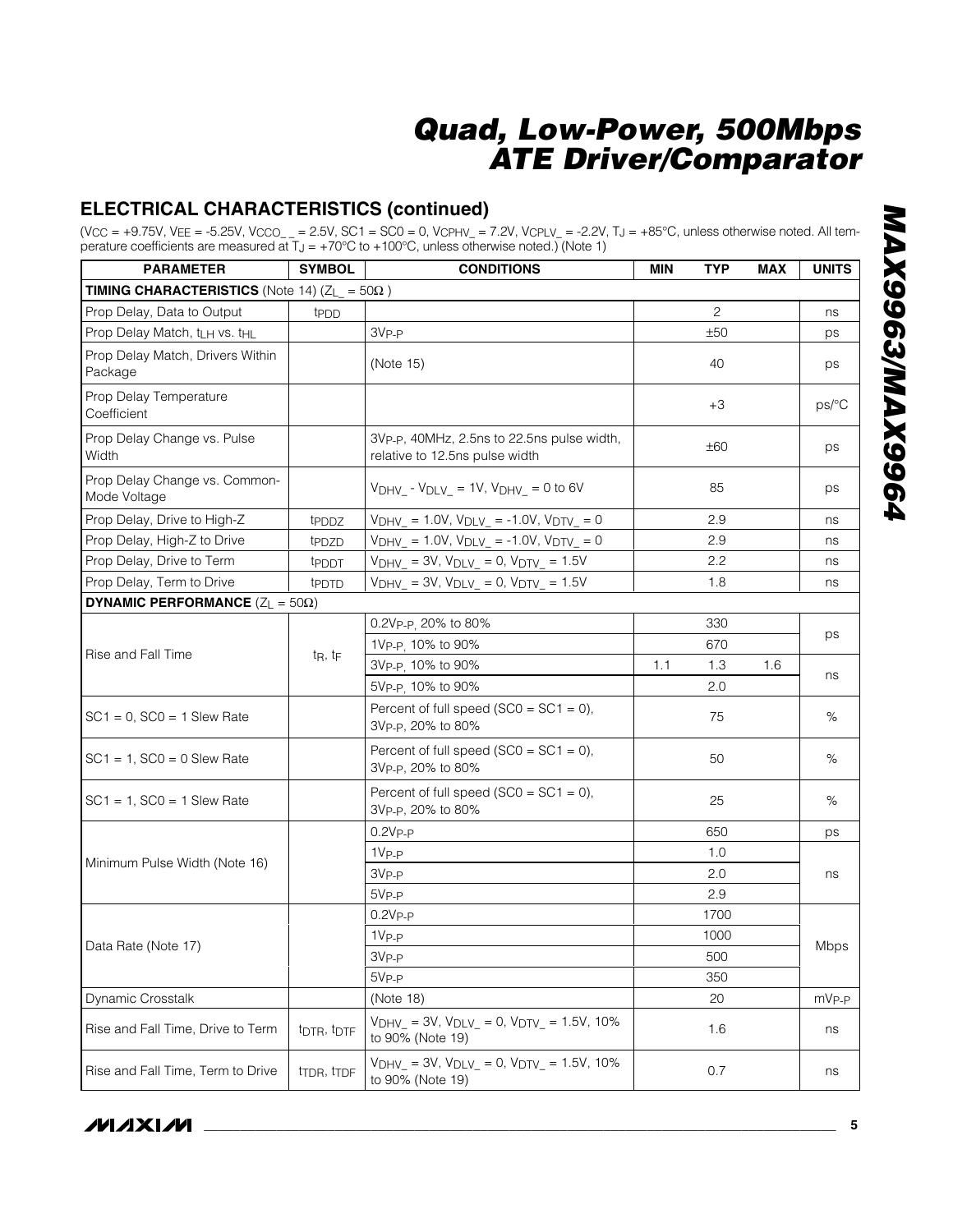## **ELECTRICAL CHARACTERISTICS (continued)**

 $(V_{CC} = +9.75V, V_{EE} = -5.25V, V_{CCO_{--}} = 2.5V, SC1 = SC0 = 0, V_{CPHV_{-}} = 7.2V, V_{CPLV_{-}} = -2.2V, TJ = +85°C, unless otherwise noted. All tem$ perature coefficients are measured at  $T_J = +70^{\circ}C$  to  $+100^{\circ}C$ , unless otherwise noted.) (Note 1)

| <b>PARAMETER</b>                                | <b>SYMBOL</b>         | <b>CONDITIONS</b>                        |                             | MIN    | <b>TYP</b> | <b>MAX</b>  | <b>UNITS</b> |
|-------------------------------------------------|-----------------------|------------------------------------------|-----------------------------|--------|------------|-------------|--------------|
| <b>COMPARATORS</b> (Note 20)                    |                       |                                          |                             |        |            |             |              |
| <b>DC CHARACTERISTICS</b>                       |                       |                                          |                             |        |            |             |              |
| Input Voltage Range                             | <b>V<sub>IN</sub></b> | (Note 4)                                 |                             | $-1.5$ |            | $+6.5$      | V            |
| Differential Input Voltage                      | <b>VDIFF</b>          |                                          |                             | ±8     |            |             | V            |
| <b>Hysteresis</b>                               | <b>VHYST</b>          |                                          |                             |        | 0          |             | mV           |
| Input Offset Voltage                            | Vos                   | $V_{DUT}$ = 1.5V                         | MAX996_A<br>MAX996_B        |        |            | ±15<br>±100 | mV           |
| Input Offset Voltage Temperature<br>Coefficient |                       |                                          |                             |        | ±50        |             | µV/°C        |
|                                                 |                       | $V_{DUT_{-}} = 0, 3V$                    |                             | 47     | 78         |             |              |
| Common-Mode Rejection Ratio<br>(Note 21)        | <b>CMRR</b>           | $V_{DUT} = 0, 6.5V$                      |                             | 54     | 78         |             | dB           |
|                                                 |                       | $V_{DUT}$ = -1.5V, 6.5V                  |                             | 44     | 61         |             |              |
|                                                 |                       | $V_{DUT} = 0$ to 3V                      |                             |        | ±3         |             |              |
| Linearity Error (Note 9)                        |                       | $V_{DUT} = 6.5V$                         |                             |        |            | ±15         | mV           |
|                                                 |                       | $V_{DUT}$ = -1.5V                        |                             |        |            | ±25         |              |
| V <sub>CC</sub> Power-Supply Rejection<br>Ratio | <b>PSRR</b>           | $V_{DUT_{-}} = -1.5V, 6.5V$ (Note 22)    |                             | 57     | 82         |             | dB           |
| <b>VEE Power-Supply Rejection</b>               |                       | $V_{DUT} = 0, 6.5V$                      |                             | 44     | 70         |             |              |
| Ratio (Note 22)                                 | <b>PSRR</b>           | $V_{DUT_{-}} = -1.5V$                    |                             | 33     | 45         |             | dB           |
| <b>AC CHARACTERISTICS (Note 23)</b>             |                       |                                          |                             |        |            |             |              |
|                                                 |                       | MAX996_GCCQ                              |                             |        | 0.75       |             |              |
| Minimum Pulse Width                             | tpw(min)              | (Note 24)                                | MAX996_HCCQ,<br>MAX996_JCCQ |        | 1.3        |             | ns           |
| Prop Delay                                      | tppL                  |                                          |                             |        | 2.2        |             | ns           |
| Prop Delay Temperature<br>Coefficient           |                       |                                          |                             |        | $+6$       |             | ps/°C        |
| Prop Delay Match, High/Low vs.<br>Low/High      |                       |                                          |                             |        | ±25        |             | ps           |
| Prop Delay Match, Comparators<br>Within Package |                       | (Note 15)                                |                             |        | 35         |             | ps           |
| Prop Delay Dispersion vs.                       |                       | $VCHV = VCLV = 0, 6.4V$                  |                             |        | ±75        |             |              |
| Common-Mode Input (Note 25)                     |                       | $VCHV_ = VCLV_ = -1.4V$                  |                             |        | ±175       |             | ps           |
| Prop Delay Dispersion vs.<br>Overdrive          |                       | 100mV to 2V                              |                             |        | 200        |             | ps           |
|                                                 |                       | 2.5ns to 22.5ns pulse                    | MAX996_GCCQ                 |        | ±35        |             |              |
| Prop Delay Dispersion vs. Pulse<br>Width        |                       | width, relative to 12.5ns<br>pulse width | MAX996_HCCQ,<br>MAX996_JCCQ |        | ±70        |             | ps           |
| Prop Delay Dispersion vs. Slew<br>Rate          |                       | 0.5V/ns to 2V/ns slew rate               |                             |        | 100        |             | ps           |

**MAXIM**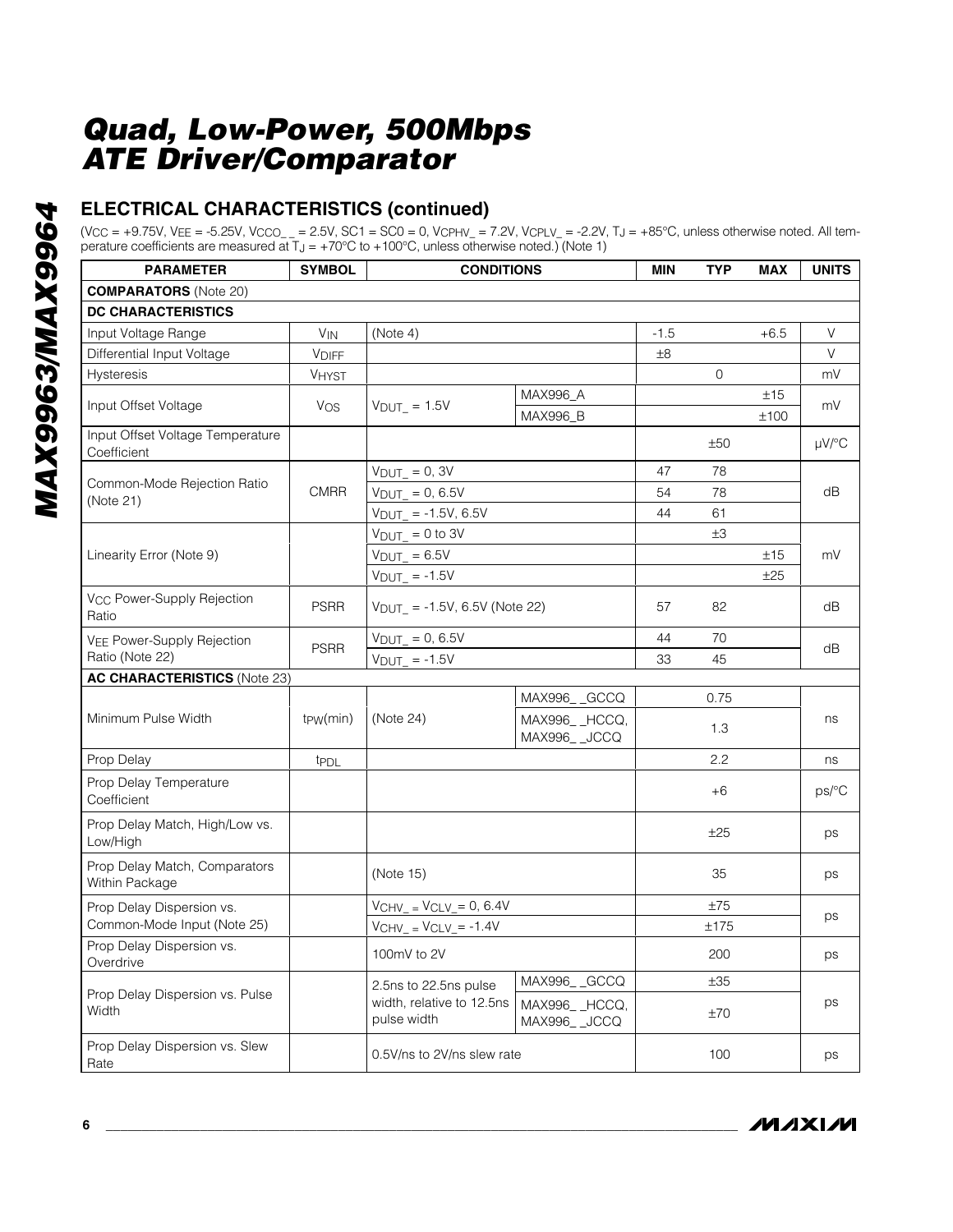## **ELECTRICAL CHARACTERISTICS (continued)**

(V<sub>CC</sub> = +9.75V, V<sub>EE</sub> = -5.25V, V<sub>CCO\_ \_</sub> = 2.5V, SC1 = SC0 = 0, V<sub>CPHV\_</sub> = 7.2V, V<sub>CPLV\_</sub> = -2.2V, T<sub>J</sub> = +85°C, unless otherwise noted. All temperature coefficients are measured at  $T_J = +70^{\circ}C$  to  $+100^{\circ}C$ , unless otherwise noted.) (Note 1)

| <b>PARAMETER</b>                                                                                     | <b>SYMBOL</b>   | <b>CONDITIONS</b>                                                                                                    |             | <b>MIN</b>                  | <b>TYP</b>                    | <b>MAX</b>                  | <b>UNITS</b>        |
|------------------------------------------------------------------------------------------------------|-----------------|----------------------------------------------------------------------------------------------------------------------|-------------|-----------------------------|-------------------------------|-----------------------------|---------------------|
| Waveform Tracking 10% to 90%                                                                         |                 | $V_{DUT}$ = 1.0Vp-p, t <sub>R</sub> =<br>$t_F = 1.0$ ns 10% to 90%.<br>relative to timing at<br>50% point            | Term mode   |                             | 250                           |                             | ps                  |
| OPEN-COLLECTOR LOGIC OUTPUTS (CH_, NCH_, CL_, NCL_: MAX996_ _DCCQ, MAX996_ _KCCQ, and MAX996_ _GCCQ) |                 |                                                                                                                      | High-Z mode |                             | 500                           |                             |                     |
| V <sub>CCO_</sub> Voltage Range                                                                      | Vvcco_          |                                                                                                                      |             | $\Omega$                    |                               | 3.5                         | V                   |
| Output Low-Voltage Compliance                                                                        |                 | Set by IOUT, RTERM, and VCCO                                                                                         |             |                             | $-0.5$                        |                             | V                   |
| Output High Voltage                                                                                  | VOH             | $ICH_{-} = INCH_{-} = ICL_{-} = INCL_{-} = OmA,$<br>MAX996_GCCQ                                                      |             | V <sub>CCO</sub><br>$-0.10$ | V <sub>CCO</sub><br>$-0.04$   |                             | V                   |
| Output Low Voltage                                                                                   | VOL             | $ICH_{-} = INCH_{-} = ICL_{-} = INCL_{-} = OmA,$<br>MAX996_GCCQ                                                      |             |                             |                               | V <sub>CCO</sub><br>$-0.38$ | $\vee$              |
| Output Voltage Swing                                                                                 |                 |                                                                                                                      |             | 0.30                        | 0.33                          | 0.40                        | V                   |
| <b>Termination Resistor</b>                                                                          | RTERM           | Single-ended measurement from V <sub>CCO__</sub> to<br>CH_, NCH_, CL_, NCL_, MAX996_CGCCQ                            |             | 47.5                        |                               | 52.5                        | Ω                   |
| Differential Rise Time                                                                               | t <sub>R</sub>  | 20% to 80%                                                                                                           |             |                             | 350                           |                             | ps                  |
| Differential Fall Time                                                                               | $t_{F}$         | 20% to 80%                                                                                                           |             |                             | 350                           |                             | ps                  |
| OPEN-EMITTER LOGIC OUTPUTS (CH_, NCH_, CL_, NCL_: MAX996_HCCQ and MAX996_                            |                 |                                                                                                                      |             | JCCQ)                       |                               |                             |                     |
| V <sub>CCO</sub> Voltage Range                                                                       | Vvcco           |                                                                                                                      |             | $-0.1$                      |                               | $+3.5$                      | V                   |
| <b>Supply Current</b><br>Vcco                                                                        | <b>IVCCO</b>    | All outputs 50 $\Omega$ to (Vvcco_ - - 2V)                                                                           |             |                             | 330                           |                             | mA                  |
| Output High Voltage                                                                                  | V <sub>OH</sub> | $50\Omega$ to (Vvcco_ - 2V)                                                                                          |             |                             | $VCCO$ <sub>-</sub><br>$-0.9$ |                             | V                   |
| Output Low Voltage                                                                                   | <b>VOL</b>      | $50\Omega$ to (Vycco - 2V)                                                                                           |             |                             | $VCCO$ <sub>-</sub><br>$-1.7$ |                             | $\vee$              |
| Output Voltage Swing                                                                                 |                 | $50\Omega$ to (Vvcco - 2V)                                                                                           |             | 750                         | 850                           | 950                         | mV                  |
| Differential Rise Time                                                                               | t <sub>R</sub>  | 20% to 80%                                                                                                           |             |                             | 600                           |                             | ps                  |
| Differential Fall Time                                                                               | tF              | 20% to 80%                                                                                                           |             |                             | 600                           |                             | ps                  |
| <b>CLAMPS</b>                                                                                        |                 |                                                                                                                      |             |                             |                               |                             |                     |
| High Clamp Input Voltage Range                                                                       | <b>VCPH</b>     |                                                                                                                      |             | $-0.3$                      |                               | $+7.5$                      | V                   |
| Low Clamp Input Voltage Range                                                                        | VCPL            |                                                                                                                      |             | $-2.5$                      |                               | $+5.3$                      | V                   |
| Clamp Offset Voltage                                                                                 | Vos             | At DUT_ with $I_{\text{DUT}} = 1 \text{mA}$ , $V_{\text{CPHV}} = 0$<br>At DUT_ with $I_{DUT}$ = -1mA, $V_{CPLV}$ = 0 |             |                             |                               | ±100<br>±100                | mV                  |
| Offset Voltage Temperature<br>Coefficient                                                            |                 |                                                                                                                      |             |                             | ±0.5                          |                             | $mV$ <sup>o</sup> C |
|                                                                                                      |                 | V <sub>CC</sub> and V <sub>EE</sub> independently varied full<br>range, $I_{DUT}$ = 1mA, $V_{CPHV}$ = 0              |             | 40                          |                               |                             | dB                  |
| Clamp Power-Supply Rejection                                                                         | <b>PSRR</b>     | V <sub>CC</sub> and V <sub>EE</sub> independently varied full<br>range, $I_{DUT}$ = -1mA, $V_{CPLV}$ = 0             |             | 40                          |                               |                             |                     |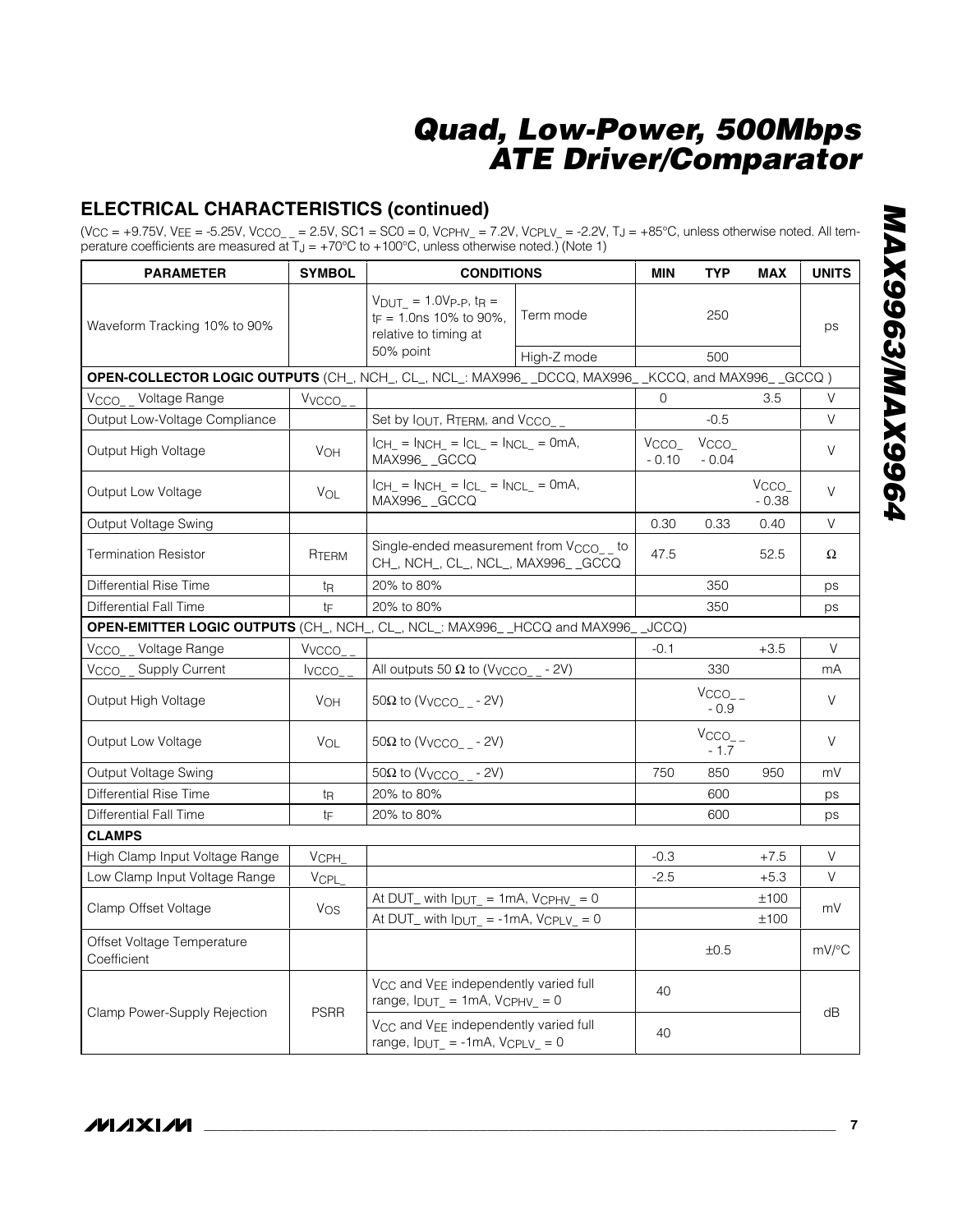# **MAX9963/MAX9964** *MAX9963/MAX9964*

#### **ELECTRICAL CHARACTERISTICS (continued)**

 $(V_{CC} = +9.75V, V_{FE} = -5.25V, V_{CCO} = 2.5V, SC1 = SC0 = 0, V_{CPHV} = 7.2V, V_{CPLV} = -2.2V, T_J = +85°C$ , unless otherwise noted. All temperature coefficients are measured at  $T_J = +70^{\circ}$ C to  $+100^{\circ}$ C, unless otherwise noted.) (Note 1)

| <b>PARAMETER</b>                        | <b>SYMBOL</b> | <b>CONDITIONS</b>                                                                   | <b>MIN</b> | <b>TYP</b> | <b>MAX</b> | <b>UNITS</b>         |
|-----------------------------------------|---------------|-------------------------------------------------------------------------------------|------------|------------|------------|----------------------|
| Voltage Gain                            | Av            |                                                                                     | 0.96       |            | 1.00       | <b>VN</b>            |
| Voltage-Gain Temperature<br>Coefficient |               |                                                                                     |            | $-100$     |            | $ppm$ <sup>o</sup> C |
| Clamp Linearity                         |               | $I_{DUT}$ = 1mA, $V_{CPLV}$ = -1.5V, $V_{CPHV}$ = -0.3<br>to 6.5V                   |            | ±10        |            |                      |
|                                         |               | $I_{DUT} = -1mA$ , $V_{CPHV} = 6.5V$ , $V_{CPLV} = -1.5$<br>to 5.3V                 |            | ±10        |            | mV                   |
| <b>Short-Circuit Output Current</b>     |               | $V$ CPHV = 0, $V$ CPLV = -1.5V,<br>$V_{DUT} = 6.0V$                                 | 50         |            | 95         |                      |
|                                         |               | $V$ CPLV = 5V, $V$ CPHV = 6.5V,<br>$V_{DUT_{-}}$ = -1.0V                            | $-95$      |            | -50        | mA                   |
|                                         |               | $V$ CPHV = 3V, $V$ CPLV = 0,<br>$I_{\text{DUT}} = -5 \text{mA}$ and $-15 \text{mA}$ | 50         |            | 55         |                      |
| Clamp DC Impedance                      |               | $V$ CPHV = 3V, $V$ CPLV = 0,<br>$ln(T = 5mA$ and 15mA                               | 50         |            | 55         | Ω                    |

**Note 1:** All MIN and MAX limits are 100% tested in production.

- **Note 2:** Total for quad device at worst-case setting. R<sub>L</sub> ≥ 10MΩ. The applicable supply currents are measured with typical supply voltages.
- **Note 3:** Does not include internal dissipation of the comparator outputs. With output loads of 50Ω to (V<sub>VCCO</sub> 2V), this adds 240mW (typ) to the total chip power (MAX996 HCCQ, MAX996 JCCQ).
- **Note 4:** Externally forced voltages may exceed this range provided that the absolute maximum ratings are not exceeded.
- **Note 5:** Transition time from LLEAK being asserted to leakage current dropping below specified limits.
- **Note 6:** Transition time from LLEAK being deasserted to output returning to normal operating mode.
- **Note 7:** Based on simulation results only.
- **Note 8:** With the exception of offset and gain/CMRR tests, reference input values are calibrated for offset and gain.
- **Note 9:** Relative to straight line between 0 and 3V.
- **Note 10:** Full ranges are -1.3V ≤ V<sub>DHV</sub> ≤ 6.5V, -1.5V ≤ V<sub>DTV</sub> ≤ 6.5V, -1.5V ≤ V<sub>DLV</sub> ≤ 6.3V.
- **Note 11:** Nominal target value is 50Ω. Contact factory for alternate trim selections within the 45Ω to 51Ω range.
- **Note 12:** VDTV\_ = 1.5V, RS = 50Ω. External signal driven into T-line is a 0 to 3V edge with 1.2ns rise time (10% to 90%). Measurement is made using the comparator.
- **Note 13:** Measured from the crossing point of DATA\_ inputs to the settling of the driver output.
- **Note 14:** Prop delays are measured from the crossing point of the differential input signals to the 50% point of expected output swing. Rise time of the differential inputs DATA\_ and RCV\_ is 250ps (10% to 90%).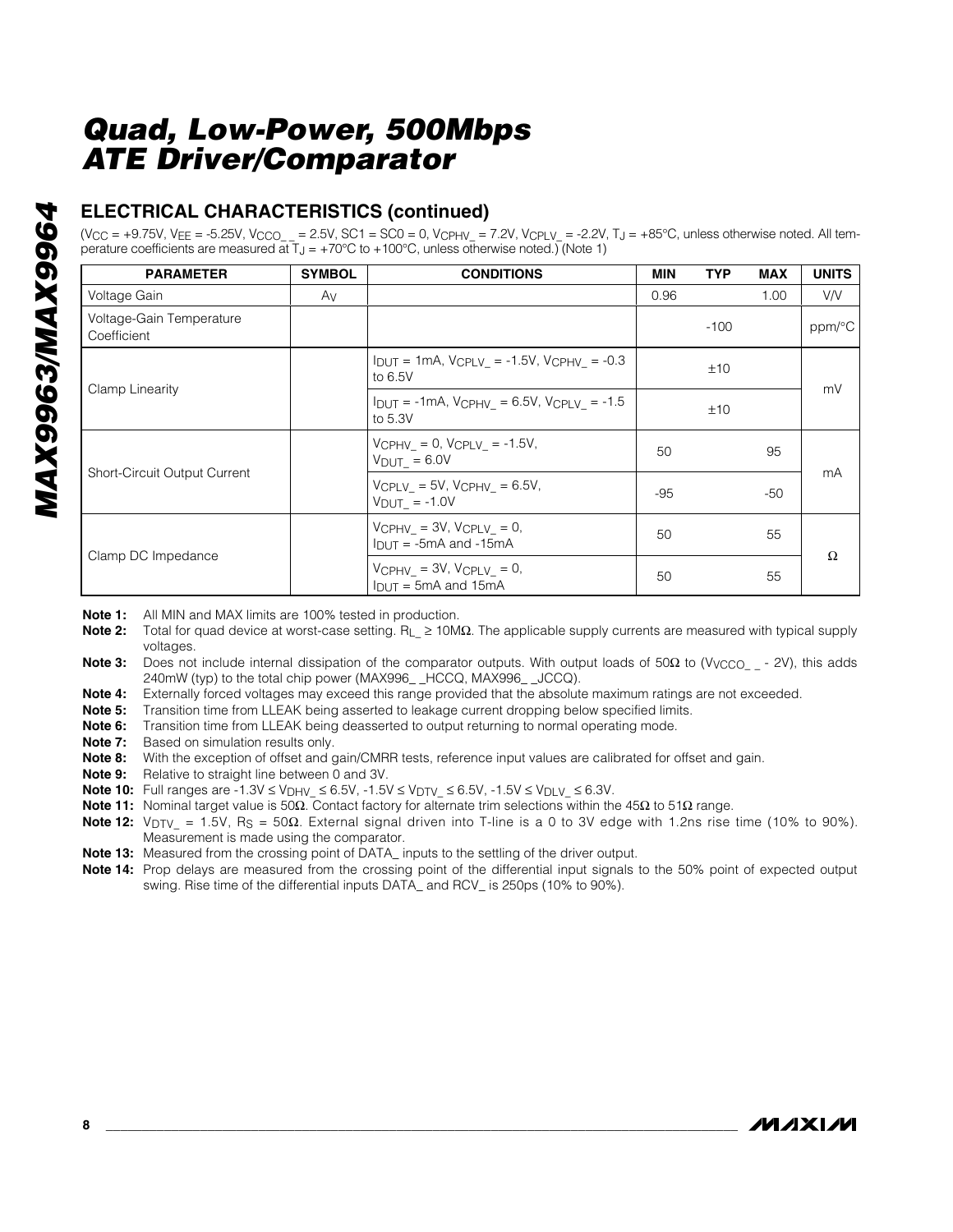#### **ELECTRICAL CHARACTERISTICS (continued)**

 $(V_{CC} = +9.75V, V_{EE} = -5.25V, V_{CCO} = 2.5V, SC1 = SC0 = 0, V_{CPHV} = 7.2V, V_{CPLV} = -2.2V, T_J = +85°C,$  unless otherwise noted. All temperature coefficients are measured at  $T_J = +70^{\circ}C$  to  $+100^{\circ}C$ , unless otherwise noted.) (Note 1)

- **Note 15:** Rising edge to rising edge or falling edge to falling edge.
- **Note 16:** Specified amplitude is programmed. At this pulse width, the output reaches at least 95% of its nominal (DC) amplitude. The pulse width is measured at DATA\_.
- **Note 17:** Specified amplitude is programmed. Maximum data rate specified in transitions per second. A square wave that reaches at least 95% of its programmed amplitude may be generated at one-half this frequency.
- Note 18: Crosstalk from any driver to the other three channels. Aggressor channel is driving 3V<sub>P-P</sub> into a 50Ω load. Victim channels are in term mode with  $V_{\text{DTV}_-} = 1.5V$ .
- **Note 19:** Indicative of switching speed from DHV\_ or DLV\_ to DTV\_ and DTV\_ to DHV\_ or DLV\_ when V<sub>DLV\_</sub> < V<sub>DTV\_</sub> < V<sub>DHV\_</sub>. If  $V_{\text{DTV}}$  < V<sub>DLV</sub> or V<sub>DTV</sub> > V<sub>DHV</sub>, switching speed is degraded by approximately a factor of 3.
- **Note 20:** Both high and low comparators are tested.
- **Note 21:** Change in offset voltage over input range.
- **Note 22:** Change in offset voltage with power supplies independently set to their minimum and maximum values.
- **Note 23:** Unless otherwise noted, all prop delays are measured at 40MHz, V<sub>DUT\_</sub> = 0 to 2V, V<sub>CHV\_</sub> = V<sub>CLV\_</sub> = 1V, slew rate = 2V/ns, ZS = 50Ω, driver in term mode with VDTV\_ = 0V. Comparator outputs are terminated with 50Ω to GND at scope input with V<sub>CCO\_</sub> = 2V. Open-collector outputs are also terminated (internally or externally) with R<sub>TERM</sub> = 50Ω to V<sub>CCO</sub>. Measured from V<sub>DUT</sub> crossing calibrated CHV\_/CLV\_ threshold to the crossing point of differential outputs.
- **Note 24:**  $V_{DUT} = 0$  to 1V,  $V_{CHV} = V_{CLV} = 0.5V$ . At this pulse width, the output reaches at least 90% of its DC voltage swing. The pulse width is measured at the crossing points of the differential outputs.
- **Note 25:** Relative to propagation delay at V<sub>CHV\_</sub> = V<sub>CLV\_</sub> = 1.5V. V<sub>DUT\_</sub> = 200mV<sub>P-P</sub>. Overdrive = 100mV.

#### *Typical Operating Characteristics*



#### **MAXIM**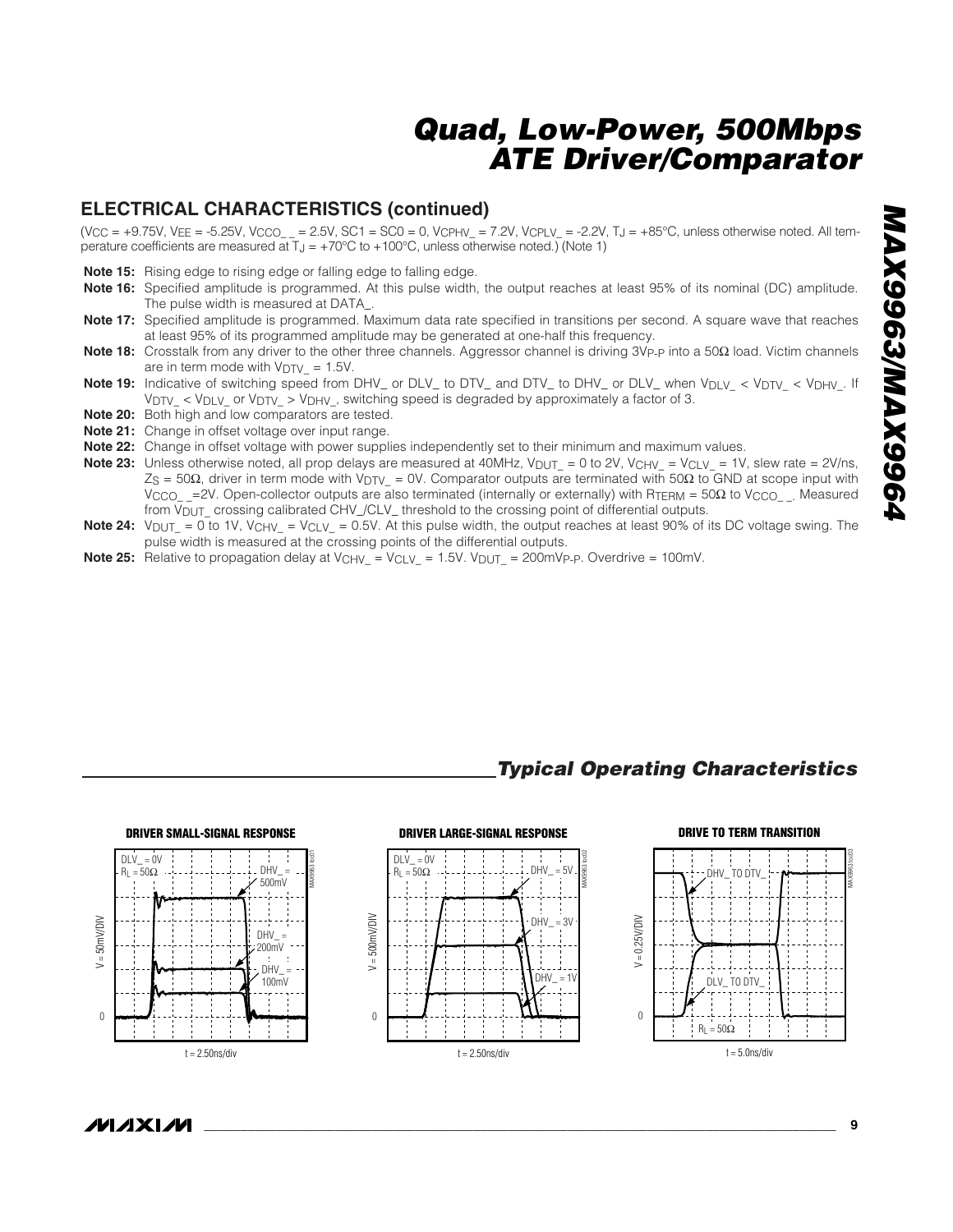



*MAX9963/MAX9964*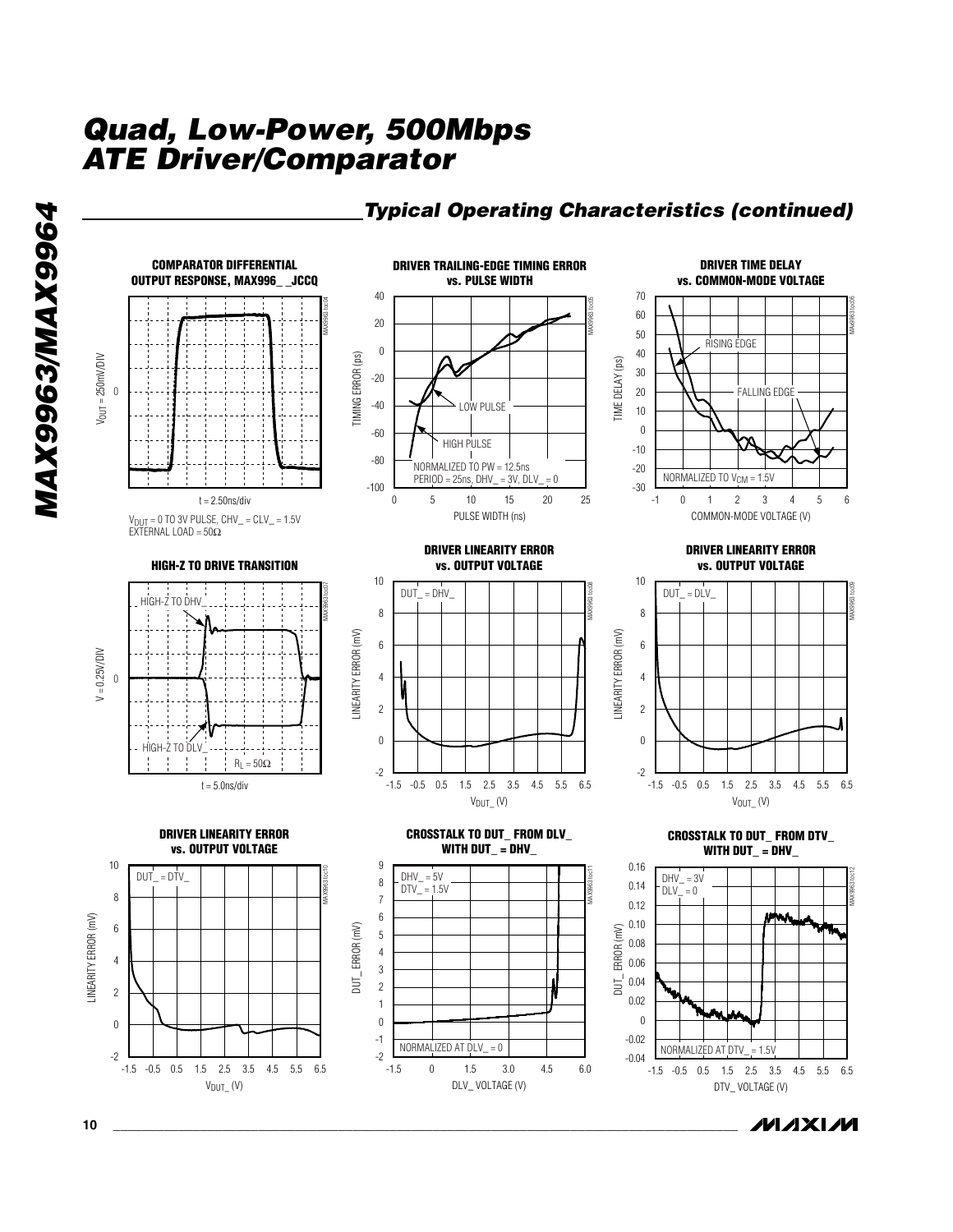#### *Typical Operating Characteristics (continued)*

**CROSSTALK TO DUT\_ FROM DHV\_ CROSSTALK TO DUT\_ FROM DTV\_ CROSSTALK TO DUT\_ FROM DLV\_ WITH DUT\_ = DLV\_ WITH DUT\_ = DLV\_ WITH DUT\_ = DTV\_** 3 0.06 6 MAX9963 toc13 MAX9963 toc14  $DTV = 1.5V$ MAX9963 toc15  $DLV = 0$  $DLV = 0$ 2 0.04  $DTV = 1.5V$  $DHV = 3V$  $DHV_$  = 3V 4 1 0.02  $\boldsymbol{0}$ DUT\_ERROR (mV) DUT\_ ERROR (mV) DUT\_ ERROR (mV) 0 ERROR (mV) DUT\_ ERROR (mV) 2 ERROR (mV) -1 -2 -0.02  $\boldsymbol{0}$ -3 -0.04  $\overline{5}$ **SUT** -4 -0.06 -2 -5 -0.08 -6 -4 -0.10 -7 NORMALIZED AT DHV\_ = 5V NORMALIZED AT DTV =  $1.5V$ NORMALIZED AT DLV  $= 0$ -8  $-0.12$   $-1.5$ -6 0 1.5 3.0 0.5 1.5 2.5 3.5 4.5 5.5 -0.5 6.5 -0.5 0.5 1.5 2.5 3.5 4.5 5.5 -1.5 6.5 -1.5 0 1.5 3.0 4.5 DHV\_ VOLTAGE (V) DLV\_ VOLTAGE (V) DTV\_VOLTAGE (V) **CROSSTALK TO DUT\_ FROM DHV\_ WITH DUT\_ = DTV\_ DRIVER GAIN vs. TEMPERATURE DRIVER OFFSET vs. TEMPERATURE** 1.0020 2 1.0 MAX9963 toc17 MAX9963 toc18 MAX9963 toc16  $DTV = 1.5V$ 1 0.5  $DLV = 0$ 1.0015  $\boldsymbol{0}$ 0 -1 1.0010 ERROR (mV) DTL\_ ERROR (mV) -0.5 OFFSET (mV) -2 GAIN (V/V) -3 1.0005 -1.0  $\overline{5}$ -4 -1.5 1.0000 -5  $-2.0$ -6 0.9995 -2.5 -7 NORMALIZED AT  $T_J = +85^{\circ}$ C NORMALIZED AT +85°C NORMALIZED AT DHV\_ = 3V -8 0.9990 -3.0 40 55 70 85 0.5 1.5 2.5 3.5 4.5 5.5 -0.5 0.5 1.5 2.5 3.5 4.5 5.5 6.5 25 40 55 70 85 100 25 40 55 70 85 100 40 55 70 85 TEMPERATURE (°C) TEMPERATURE (°C) DHV\_ VOLTAGE (V) **COMPARATOR OFFSET COMPARATOR RISING-EDGE TIMING COMPARATOR FALLING-EDGE TIMING vs. COMMON-MODE VOLTAGE VARIATION vs. COMMON-MODE VOLTAGEVARIATION vs. COMMON-MODE VOLTAGE**0.6 150 150 MAX9963 toc19 MAX9963 toc20 MAX9963 toc21 0.4  $V_{FF} = -4.5V$ 0.2 100 100  $\boldsymbol{0}$  $V_{EE} = -4.5V$  $V_{EE} = -5.5V$ TIMING VARIATION (ps) TIMING VARIATION (ps) TIMING VARIATION (ps) TIMING VARIATION (ps) -0.2 50 50  $^{\prime}$ FF OFFSET (mV) I -0.4  $V_{EE} = -5.5V$  $V_{EE} = -5.5V$ -0.6 0 0 -0.8 -1.0 -50  $VFF = -6.5V$ -50  $V_{EE} = -6.5$ -1.2  $V_{FF} = -6.5V$ -1.4 -100 -100 NORMALIZED AT NORMALIZED AT NORMALIZED AT -1.6  $V_{CM} = 1.5V$  AND  $V_{EE} = -5.25V$  $V_{\text{CM}} = 1.5V \text{ AND } V_{\text{EE}} = -5.25V$  $V_{\text{CM}} = 1.5V \text{ AND } V_{\text{EE}} = -5.25V$ -1.8 -150 -150 -0.5 0.5 1.5 2.5 3.5 4.5 5.5 6.5 -1.5 -0.5 0.5 1.5 2.5 3.5 4.5 5.5 -1.5 6.5 -0.5 0.5 1.5 2.5 3.5 4.5 5.5 -1.5 6.5 COMMON-MODE VOLTAGE (V) COMMON-MODE VOLTAGE (V) COMMON-MODE VOLTAGE (V) **MAXIM** *\_\_\_\_\_\_\_\_\_\_\_\_\_\_\_\_\_\_\_\_\_\_\_\_\_\_\_\_\_\_\_\_\_\_\_\_\_\_\_\_\_\_\_\_\_\_\_\_\_\_\_\_\_\_\_\_\_\_\_\_\_\_\_\_\_\_\_\_\_\_\_\_\_\_\_\_\_\_\_\_\_\_\_\_\_\_* **11**

*MAX9963/MAX9964*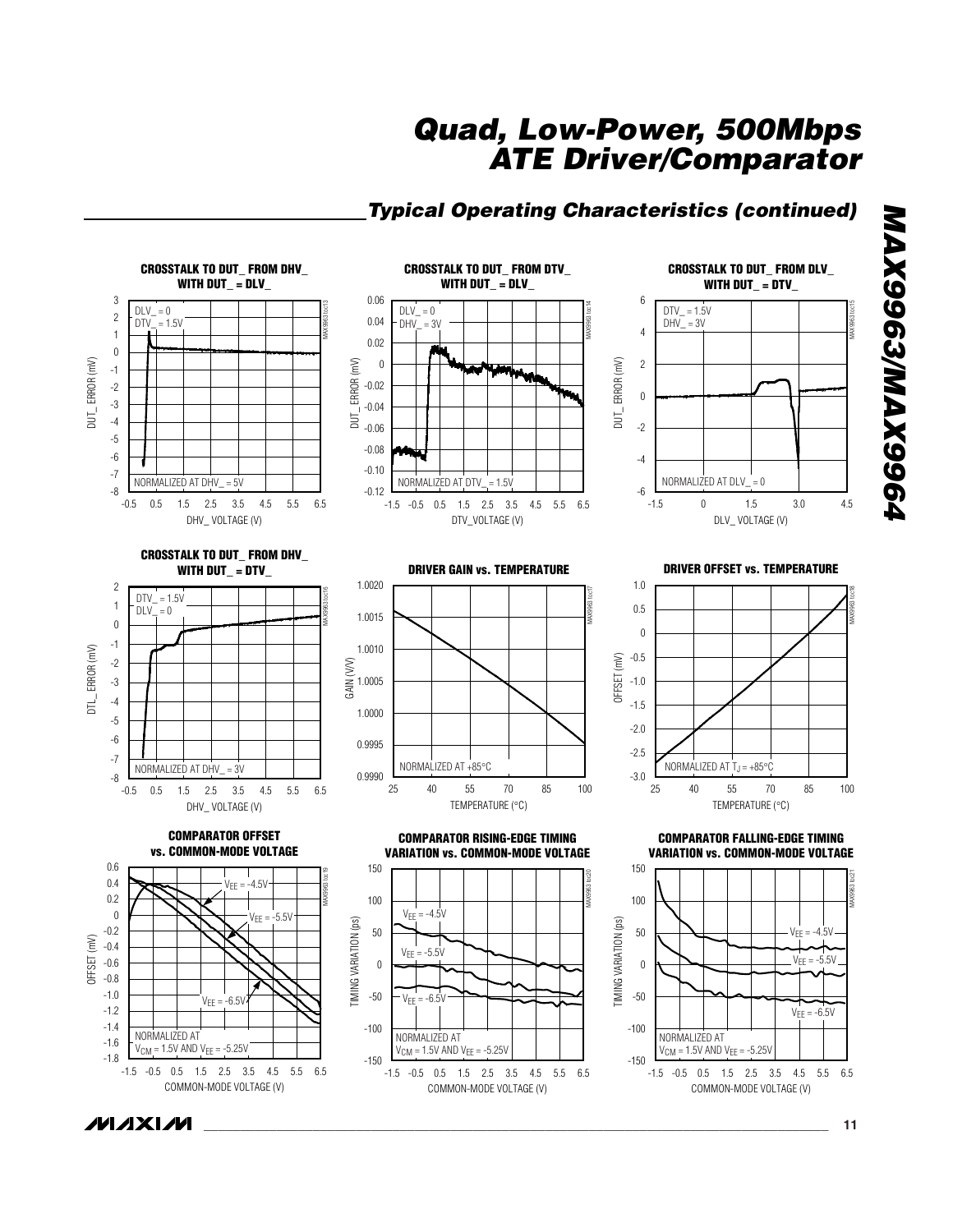

#### *Typical Operating Characteristics (continued)*

**MAXIM** 

*MAX9963/MAX9964*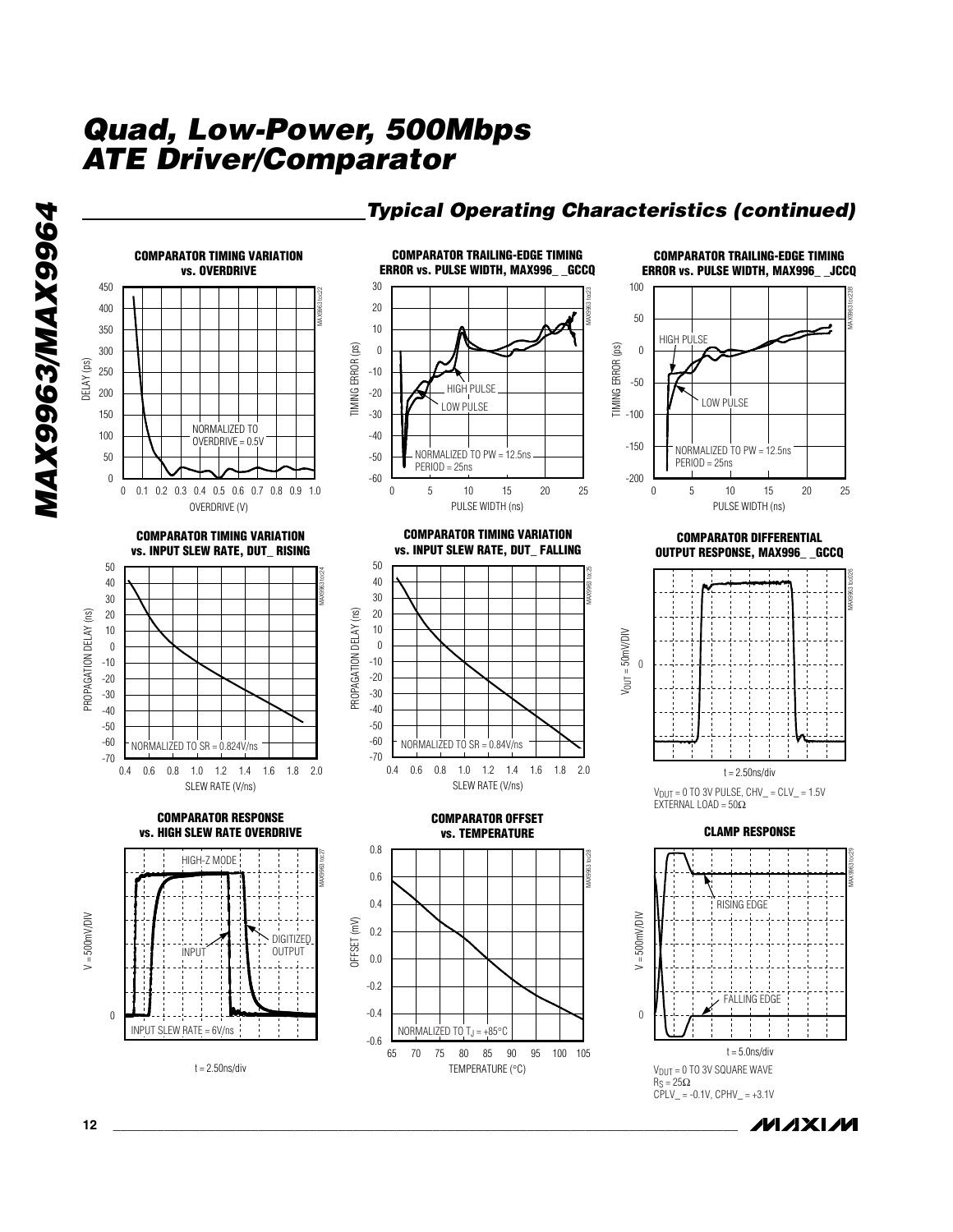## *Typical Operating Characteristics (continued)*



*MAX9963/MAX9964* **P966XVW/E966XVM** 

**MAXM**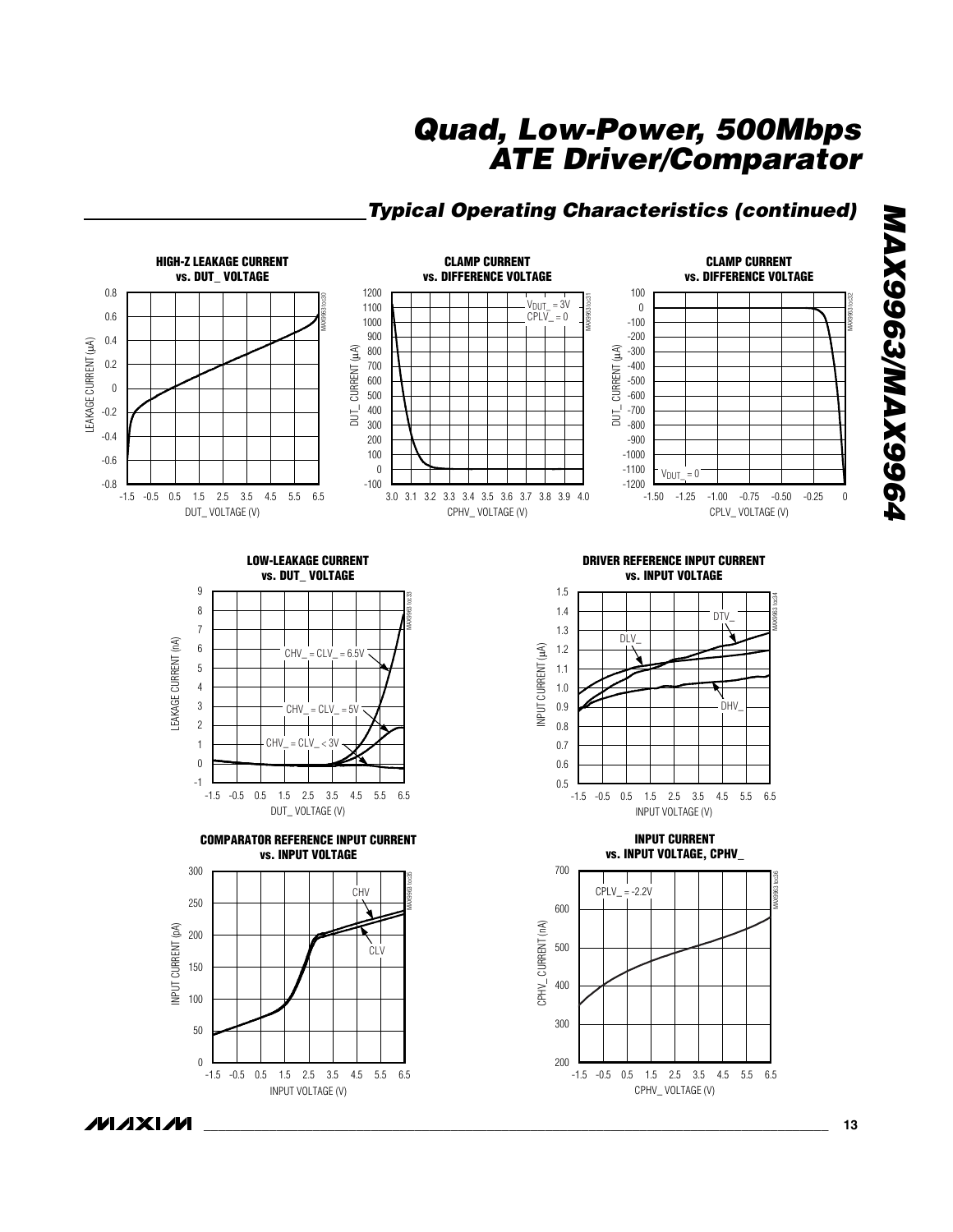TEMPERATURE (°C)

70 80 90 100

60 70 80 90 100 110



TEMPERATURE (°C)

70 80 90 100

60 70 80 90 100 110

*MAX9963/MAX9964*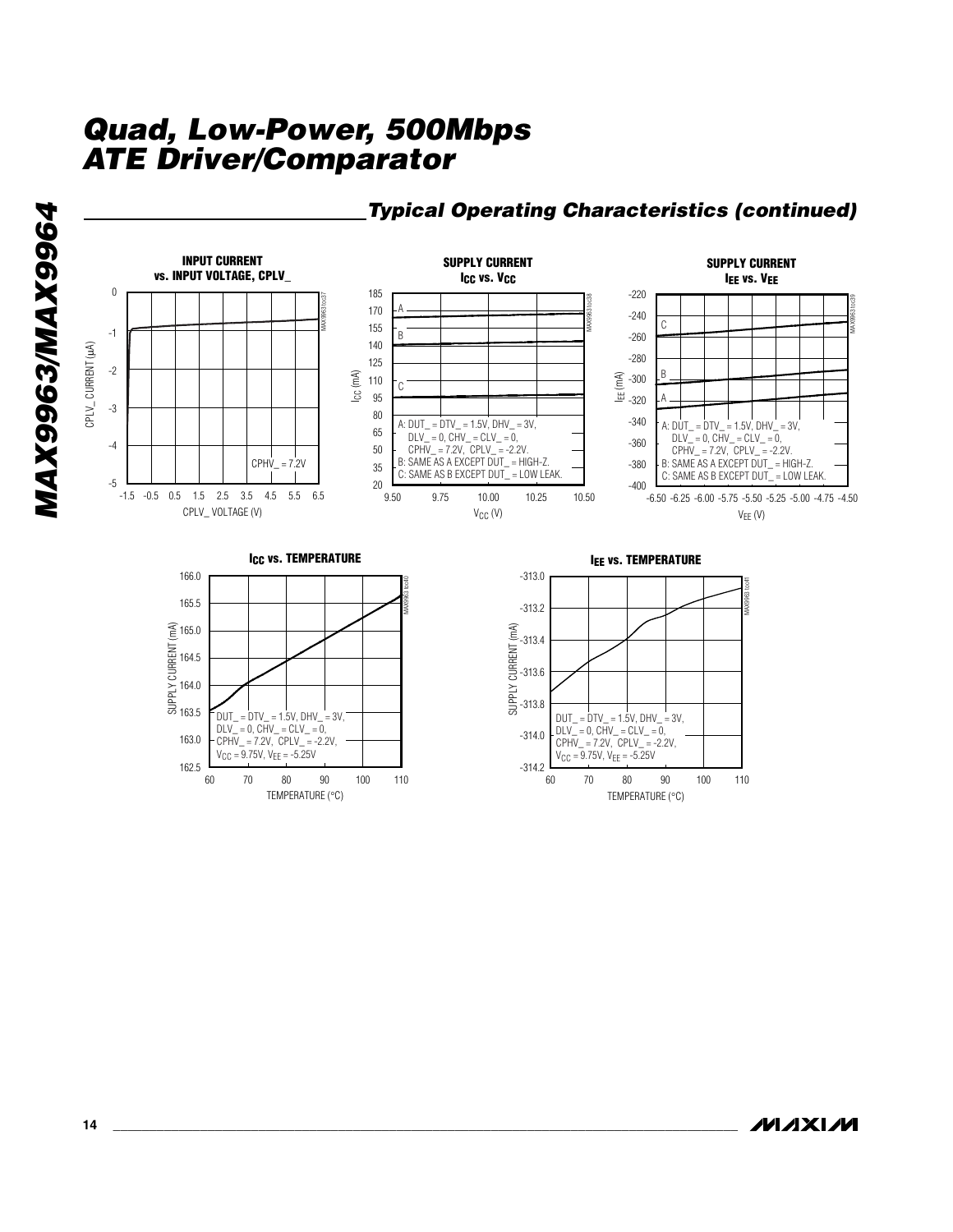## *Pin Description*

| <b>PIN</b>                                       |                                                  |                        |                                                                                                                                                                                                                                                                                                                                                                                                  |  |  |
|--------------------------------------------------|--------------------------------------------------|------------------------|--------------------------------------------------------------------------------------------------------------------------------------------------------------------------------------------------------------------------------------------------------------------------------------------------------------------------------------------------------------------------------------------------|--|--|
| <b>MAX9963</b>                                   | <b>MAX9964</b>                                   | <b>NAME</b>            | <b>FUNCTION</b>                                                                                                                                                                                                                                                                                                                                                                                  |  |  |
| $\mathbf{1}$                                     | 25                                               | V <sub>CCO</sub> 34    | Collector Voltage Input, Channels 3 and 4. For open-collector outputs, this is the<br>pullup voltage for the internal termination resistors. For open-emitter outputs, this is<br>the collector voltage of the output transistors. Not internally connected on open-<br>collector versions without internal termination resistors. V <sub>CCO</sub> 34 services both<br>channel 3 and channel 4. |  |  |
| $\mathbf{2}$                                     | 24                                               | DATA4                  | Channel 4 Multiplexer Control Inputs. Differential controls DATA4 and NDATA4<br>select driver 4's input from DHV4 or DLV4. Drive DATA4 above NDATA4 to select                                                                                                                                                                                                                                    |  |  |
| 3                                                | 23                                               | NDATA4                 | DHV4. Drive NDATA4 above DATA4 to select DLV4.                                                                                                                                                                                                                                                                                                                                                   |  |  |
| 4                                                | 22                                               | RCV4                   | Channel 4 Multiplexer Control Inputs. Differential controls RCV4 and NRCV4 place<br>channel 4 into receive mode. Drive RCV4 above NRCV4 to place channel 4 into                                                                                                                                                                                                                                  |  |  |
| 5                                                | 21                                               | NRCV4                  | receive mode. Drive NRCV4 above RCV4 to place channel 4 into drive mode.                                                                                                                                                                                                                                                                                                                         |  |  |
| 6                                                | 20                                               | DATA3                  | Channel 3 Multiplexer Control Inputs. Differential controls DATA3 and NDATA3<br>select driver 3's input from DHV3 or DLV3. Drive DATA3 above NDATA3 to select                                                                                                                                                                                                                                    |  |  |
| $\overline{7}$                                   | 19                                               | NDATA3                 | DHV3. Drive NDATA3 above DATA3 to select DLV3.                                                                                                                                                                                                                                                                                                                                                   |  |  |
| 8                                                | 18                                               | RCV3                   | Channel 3 Multiplexer Control Inputs. Differential controls RCV3 and NRCV3 place<br>channel 3 into receive mode. Drive RCV3 above NRCV3 to place channel 3 into                                                                                                                                                                                                                                  |  |  |
| $9\,$                                            | 17                                               | NRCV3                  | receive mode. Drive NRCV3 above RCV3 to place channel 3 into drive mode.                                                                                                                                                                                                                                                                                                                         |  |  |
| 10, 27, 54, 55,<br>60, 61, 65, 66,<br>71, 72, 99 | 16, 27, 54, 55,<br>60, 61, 65, 66,<br>71, 72, 99 | V <sub>EE</sub>        | Negative Power-Supply Input                                                                                                                                                                                                                                                                                                                                                                      |  |  |
| 11, 28, 51, 56,<br>62, 64, 70,<br>75, 98         | 15, 28, 51, 56,<br>62, 64, 70,<br>75, 98         | <b>GND</b>             | <b>Ground Connection</b>                                                                                                                                                                                                                                                                                                                                                                         |  |  |
| 12                                               | 14                                               | <b>RST</b>             | Reset Input. Asynchronous reset input for the serial register. RST is active low and<br>asserts low-leakage mode. At power-up, hold RST low until V <sub>CC</sub> and VEE have<br>stabilized.                                                                                                                                                                                                    |  |  |
| 13                                               | 13                                               | $\overline{\text{CS}}$ | Chip-Select Input. Serial-port activation input. CS is active low.                                                                                                                                                                                                                                                                                                                               |  |  |
| 14                                               | 12                                               | <b>SCLK</b>            | Serial Clock Input. Clock for serial port.                                                                                                                                                                                                                                                                                                                                                       |  |  |
| 15                                               | 11                                               | <b>DIN</b>             | Data Input. Serial port data input.                                                                                                                                                                                                                                                                                                                                                              |  |  |
| 16, 26, 52, 58,<br>68, 74, 100                   | 10, 26, 52, 58,<br>68, 74, 100                   | <b>V<sub>CC</sub></b>  | Positive Power-Supply Input                                                                                                                                                                                                                                                                                                                                                                      |  |  |
| 17                                               | $\,9$                                            | NRCV2                  | Channel 2 Multiplexer Control Inputs. Differential controls RCV2 and NRCV2 place<br>channel 2 into receive mode. Drive RCV2 above NRCV2 to place channel 2 into                                                                                                                                                                                                                                  |  |  |
| 18                                               | 8                                                | RCV <sub>2</sub>       | receive mode. Drive NRCV2 above RCV2 to place channel 2 into drive mode.                                                                                                                                                                                                                                                                                                                         |  |  |
| 19                                               | $\overline{7}$                                   | NDATA2                 | Channel 2 Multiplexer Control Inputs. Differential controls DATA2 and NDATA2<br>select driver 2's input from DHV2 or DLV2. Drive DATA2 above NDATA2 to select                                                                                                                                                                                                                                    |  |  |
| 20                                               | 6                                                | DATA <sub>2</sub>      | DHV2. Drive NDATA2 above DATA2 to select DLV2.                                                                                                                                                                                                                                                                                                                                                   |  |  |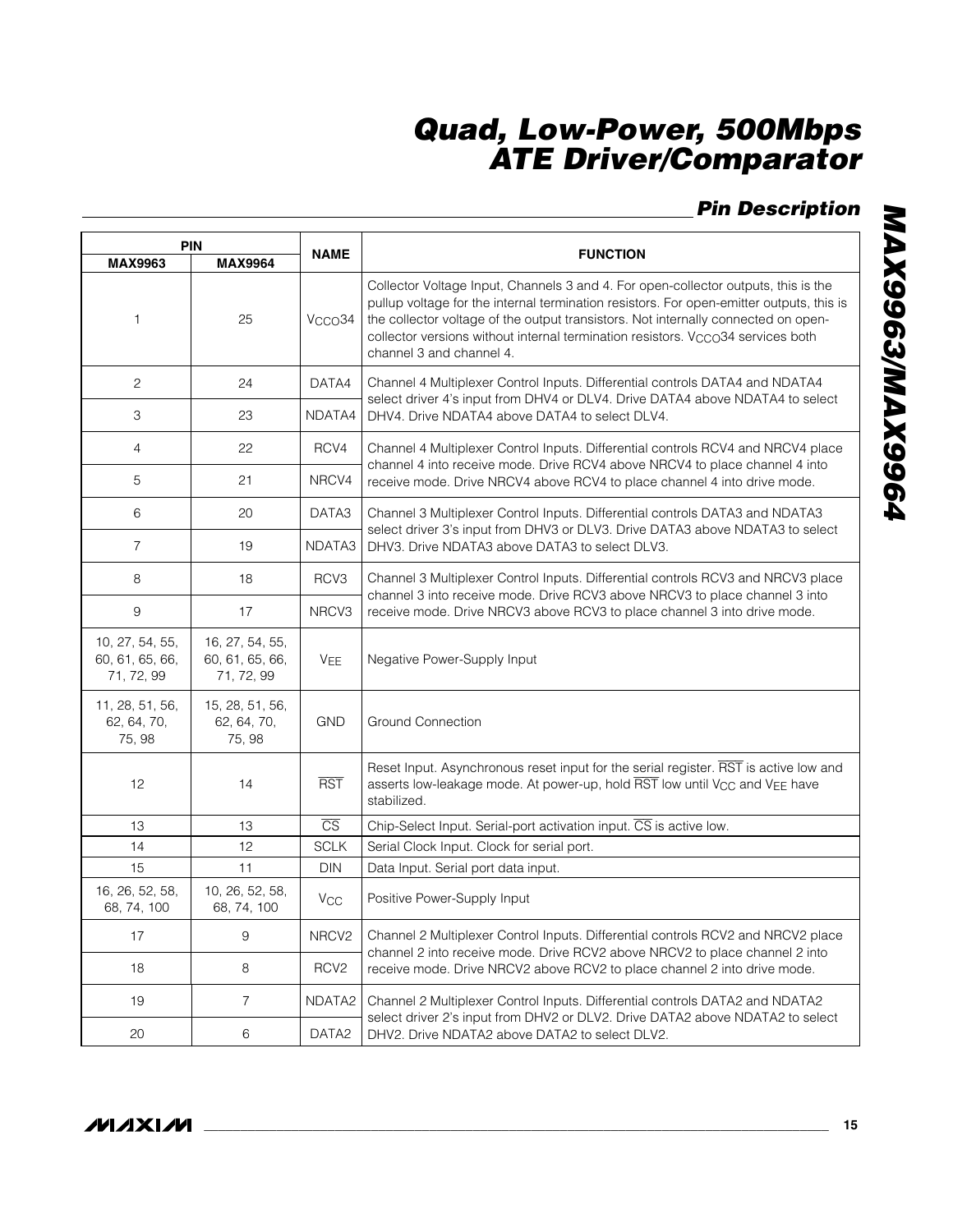## *Pin Description (continued)*

|                | <b>PIN</b>     |                     |                                                                                                                                                                                                                                                                                                                                                                                                  |  |  |
|----------------|----------------|---------------------|--------------------------------------------------------------------------------------------------------------------------------------------------------------------------------------------------------------------------------------------------------------------------------------------------------------------------------------------------------------------------------------------------|--|--|
| <b>MAX9963</b> | <b>MAX9964</b> | <b>NAME</b>         | <b>FUNCTION</b>                                                                                                                                                                                                                                                                                                                                                                                  |  |  |
| 21             | 5              | NRCV1               | Channel 1 Multiplexer Control Inputs. Differential controls RCV1 and NRCV1 place<br>channel 1 into receive mode. Drive RCV1 above NRCV1 to place channel 1 into                                                                                                                                                                                                                                  |  |  |
| 22             | 4              | RCV1                | receive mode. Drive NRCV1 above RCV1 to place channel 1 into drive mode.                                                                                                                                                                                                                                                                                                                         |  |  |
| 23             | 3              | NDATA1              | Channel 1 Multiplexer Control Inputs. Differential controls DATA1 and NDATA1<br>select driver 1's input from DHV1 or DLV1. Drive DATA1 above NDATA1 to select                                                                                                                                                                                                                                    |  |  |
| 24             | $\mathbf{2}$   | DATA1               | DHV1. Drive NDATA1 above DATA1 to select DLV1.                                                                                                                                                                                                                                                                                                                                                   |  |  |
| 25             | 1              | V <sub>CCO</sub> 12 | Collector Voltage Input, Channels 1 and 2. For open-collector outputs, this is the<br>pullup voltage for the internal termination resistors. For open-emitter outputs, this is<br>the collector voltage of the output transistors. Not internally connected on open-<br>collector versions without internal termination resistors. V <sub>CCO</sub> 12 services both<br>channel 1 and channel 2. |  |  |
| 29             | 97             | NCL <sub>2</sub>    |                                                                                                                                                                                                                                                                                                                                                                                                  |  |  |
| 30             | 96             | CL <sub>2</sub>     | Channel 2 Low-Comparator Output. Differential output of channel 2 low comparator.                                                                                                                                                                                                                                                                                                                |  |  |
| 31             | 95             | NCH <sub>2</sub>    | Channel 2 High-Comparator Output. Differential output of channel 2 high                                                                                                                                                                                                                                                                                                                          |  |  |
| 32             | 94             | CH <sub>2</sub>     | comparator.                                                                                                                                                                                                                                                                                                                                                                                      |  |  |
| 33             | 93             | NCL1                |                                                                                                                                                                                                                                                                                                                                                                                                  |  |  |
| 34             | 92             | CL <sub>1</sub>     | Channel 1 Low-Comparator Output. Differential output of channel 1 low comparator.                                                                                                                                                                                                                                                                                                                |  |  |
| 35             | 91             | NCH <sub>1</sub>    | Channel 1 High-Comparator Output. Differential output of channel 1 high                                                                                                                                                                                                                                                                                                                          |  |  |
| 36             | 90             | CH <sub>1</sub>     | comparator.                                                                                                                                                                                                                                                                                                                                                                                      |  |  |
| 37             | 89             | CPHV2               | Channel 2 High-Clamp Reference Input                                                                                                                                                                                                                                                                                                                                                             |  |  |
| 38             | 88             | CPLV2               | Channel 2 Low-Clamp Reference Input                                                                                                                                                                                                                                                                                                                                                              |  |  |
| 39             | 87             | DHV <sub>2</sub>    | Channel 2 Driver-High Reference Input                                                                                                                                                                                                                                                                                                                                                            |  |  |
| 40             | 86             | DLV <sub>2</sub>    | Channel 2 Driver-Low Reference Input                                                                                                                                                                                                                                                                                                                                                             |  |  |
| 41             | 85             | DTV2                | Channel 2 Driver-Termination Reference Input                                                                                                                                                                                                                                                                                                                                                     |  |  |
| 42             | 84             | CHV <sub>2</sub>    | Channel 2 High-Comparator Reference Input                                                                                                                                                                                                                                                                                                                                                        |  |  |
| 43             | 83             | CLV <sub>2</sub>    | Channel 2 Low-Comparator Reference Input                                                                                                                                                                                                                                                                                                                                                         |  |  |
| 44             | 82             | CPHV1               | Channel 1 High-Clamp Reference Input                                                                                                                                                                                                                                                                                                                                                             |  |  |
| 45             | 81             | CPLV1               | Channel 1 Low-Clamp Reference Input                                                                                                                                                                                                                                                                                                                                                              |  |  |
| 46             | 80             | DHV1                | Channel 1 Driver-High Reference Input                                                                                                                                                                                                                                                                                                                                                            |  |  |
| 47             | 79             | DLV1                | Channel 1 Driver-Low Reference Input                                                                                                                                                                                                                                                                                                                                                             |  |  |
| 48             | 78             | DTV1                | Channel 1 Driver-Termination Reference Input                                                                                                                                                                                                                                                                                                                                                     |  |  |
| 49             | 77             | CHV1                | Channel 1 High-Comparator Reference Input                                                                                                                                                                                                                                                                                                                                                        |  |  |
| 50             | 76             | CLV1                | Channel 1 Low-Comparator Reference Input                                                                                                                                                                                                                                                                                                                                                         |  |  |
| 53             | 73             | DUT <sub>1</sub>    | Channel 1 Device Under Test Input/Output. Combined I/O for driver, comparator,<br>and clamp.                                                                                                                                                                                                                                                                                                     |  |  |
| 57,69          | 57,69          | N.C.                | No Connection. Leave open.                                                                                                                                                                                                                                                                                                                                                                       |  |  |
| 59             | 67             | DUT <sub>2</sub>    | Channel 2 Device Under Test Input/Output. Combined I/O for driver, comparator,<br>and clamp.                                                                                                                                                                                                                                                                                                     |  |  |
| 63             | 63             | <b>TEMP</b>         | Temperature Monitor Output                                                                                                                                                                                                                                                                                                                                                                       |  |  |

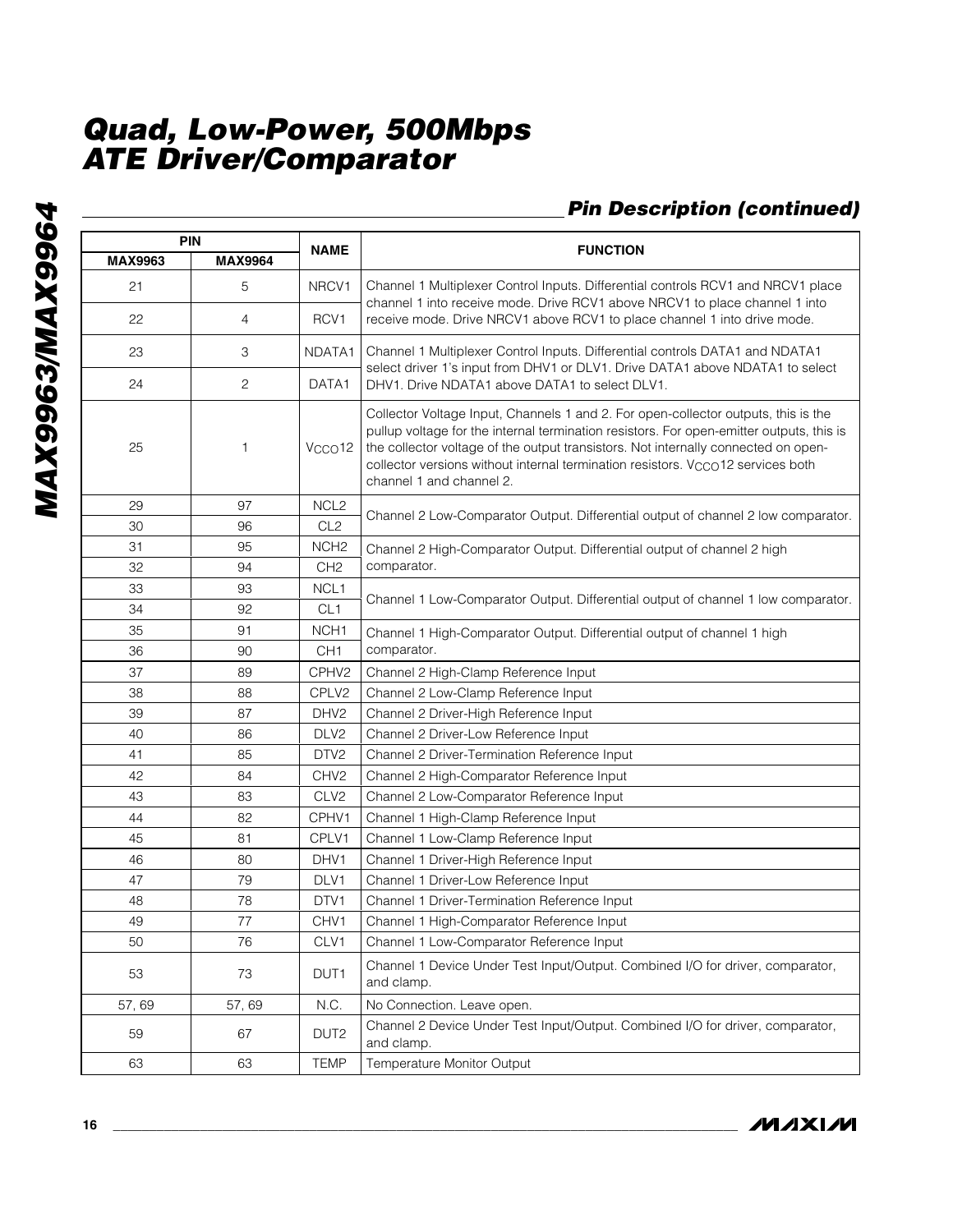## *Pin Description (continued)*

| <b>PIN</b>     |                |                  |                                                                                              |  |  |
|----------------|----------------|------------------|----------------------------------------------------------------------------------------------|--|--|
| <b>MAX9963</b> | <b>MAX9964</b> | <b>NAME</b>      | <b>FUNCTION</b>                                                                              |  |  |
| 67             | 59             | DUT <sub>3</sub> | Channel 3 Device Under Test Input/Output. Combined I/O for driver, comparator,<br>and clamp. |  |  |
| 73             | 53             | DUT4             | Channel 4 Device Under Test Input/Output. Combined I/O for driver, comparator,<br>and clamp. |  |  |
| 76             | 50             | CLV4             | Channel 4 Low-Comparator Reference Input                                                     |  |  |
| 77             | 49             | CHV4             | Channel 4 High-Comparator Reference Input                                                    |  |  |
| 78             | 48             | DTV4             | Channel 4 Driver-Termination Reference Input                                                 |  |  |
| 79             | 47             | DLV4             | Channel 4 Driver-Low Reference Input                                                         |  |  |
| 80             | 46             | DHV4             | Channel 4 Driver-High Reference Input                                                        |  |  |
| 81             | 45             | CPLV4            | Channel 4 Low-Clamp Reference Input                                                          |  |  |
| 82             | 44             | CPHV4            | Channel 4 High-Clamp Reference Input                                                         |  |  |
| 83             | 43             | CLV3             | Channel 3 Low-Comparator Reference Input                                                     |  |  |
| 84             | 42             | CHV <sub>3</sub> | Channel 3 High-Comparator Reference Input                                                    |  |  |
| 85             | 41             | DTV3             | Channel 3 Driver-Termination Reference Input                                                 |  |  |
| 86             | 40             | DLV3             | Channel 3 Driver-Low Reference Input                                                         |  |  |
| 87             | 39             | DHV3             | Channel 3 Driver-High Reference Input                                                        |  |  |
| 88             | 38             | CPLV3            | Channel 3 Low-Clamp Reference Input                                                          |  |  |
| 89             | 37             | CPHV3            | Channel 3 High-Clamp Reference Input                                                         |  |  |
| 90             | 36             | CH <sub>4</sub>  | Channel 4 High-Comparator Output. Differential output of channel 4 high                      |  |  |
| 91             | 35             | NCH <sub>4</sub> | comparator.                                                                                  |  |  |
| 92             | 34             | CL <sub>4</sub>  | Channel 4 Low-Comparator Output. Differential output of channel 4 low                        |  |  |
| 93             | 33             | NCL4             | comparator.                                                                                  |  |  |
| 94             | 32             | CH <sub>3</sub>  | Channel 3 High-Comparator Output. Differential output of channel 3 high                      |  |  |
| 95             | 31             | NCH <sub>3</sub> | comparator.                                                                                  |  |  |
| 96             | 30             | CL <sub>3</sub>  | Channel 3 Low-Comparator Output. Differential output of channel 3 low                        |  |  |
| 97             | 29             | NCL <sub>3</sub> | comparator.                                                                                  |  |  |

## *Detailed Description*

The MAX9963/MAX9964 four-channel, high-speed pin electronics driver and comparator ICs for automatic test equipment include, for each channel, a three-level pin driver, a dual comparator, and variable clamps (Figure 1). The driver features a -1.5V to +6.5V operating range and high-speed operation, including high-Z and active termination (3rd-level drive) modes, which is highly linear even at low-voltage swings. The comparator provides low timing dispersion regardless of changes in input slew rate and pulse width. The clamps provide damping of high-speed DUT\_ waveforms when the device is configured as a high-impedance receiver.

Each of the four channels has high-speed, differential inputs compatible with ECL, LVPECL, LVDS, and GTL

signal levels, with optional 100 $Ω$  differential input terminations. Optional internal resistors at DATA\_ and RCV\_ provide differential termination of LVDS inputs. Optional internal resistors at CH\_ and CL\_ provide the pullup voltage and source termination for open-collector comparator outputs. These options significantly reduce the discrete component count on the circuit board.

The MAX9963/MAX9964 are available in two grade options. An A-grade version provides tighter matching of gain and offset of the drivers, and tighter offset matching of the comparators. This allows reference levels to be shared across multiple channels in cost-sensitive systems. A B-grade version provides lower cost for system designs that incorporate independent reference levels for each channel.

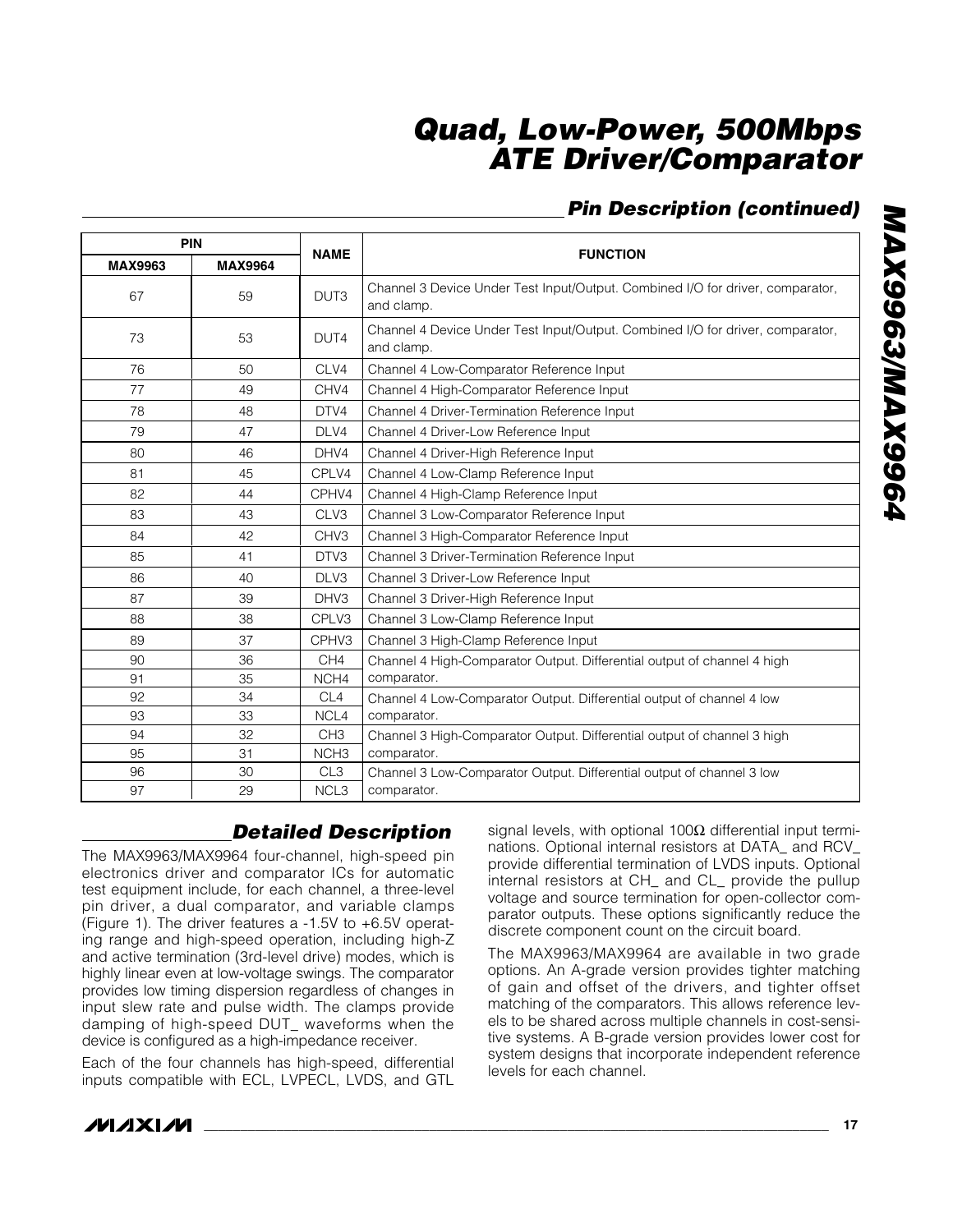

*Figure 1. MAX9963/MAX9964 Block Diagram*

*MAX9963/MAX9964*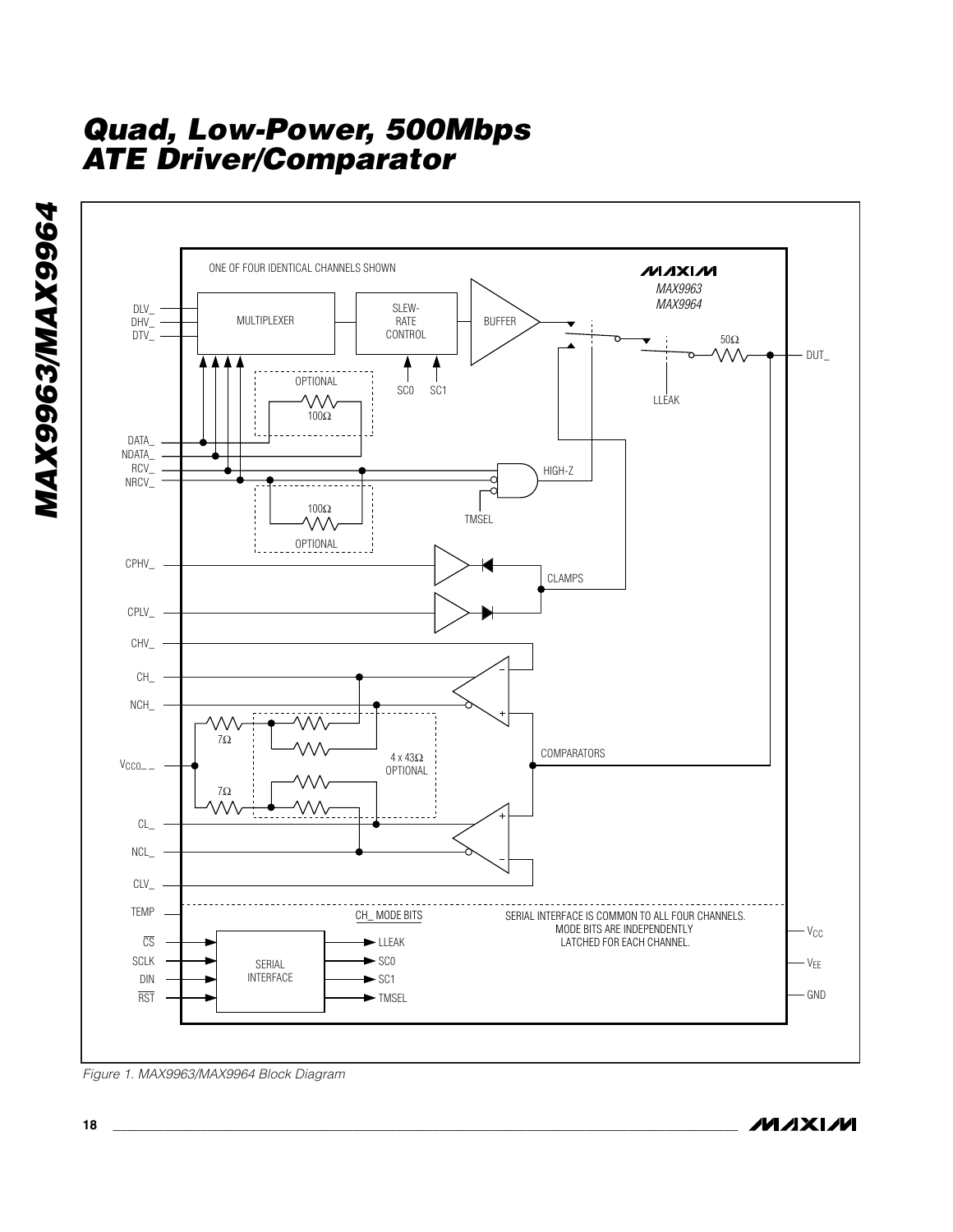

*Figure 2. Simplified Driver Channel*

#### **Table 1. Slew Rate Logic**

| SC <sub>1</sub> | SC <sub>0</sub> | <b>DRIVER SLEW RATE (%)</b> |  |  |
|-----------------|-----------------|-----------------------------|--|--|
|                 |                 | 100                         |  |  |
|                 |                 | 75                          |  |  |
|                 |                 |                             |  |  |
|                 |                 | 25                          |  |  |

#### **Table 2. Driver Logic**

| <b>EXTERNAL</b><br><b>CONNECTIONS</b> |            | <b>INTERNAL</b><br><b>CONTROL</b><br><b>REGISTER</b> |              | <b>DRIVER OUTPUT</b>            |  |
|---------------------------------------|------------|------------------------------------------------------|--------------|---------------------------------|--|
| <b>DATA</b>                           | <b>RCV</b> | TMSEL                                                | <b>LLEAK</b> |                                 |  |
|                                       |            | Χ                                                    |              | Drive to DHV                    |  |
| ∩                                     |            | X                                                    | Ω            | Drive to DLV                    |  |
| Χ                                     |            |                                                      |              | Drive to DTV<br>(term mode)     |  |
| Χ                                     |            | Λ                                                    |              | High-impedance<br>(high-z) mode |  |
| Χ                                     |            | X                                                    |              | Low-leakage mode                |  |

The MAX9963/MAX9964 modal operation is programmed through a 3-wire, low-voltage CMOS-compatible serial interface.

#### *Output Driver*

The driver input is a high-speed multiplexer that selects one of three voltage inputs, DHV\_, DLV\_, or DTV\_. This switching is controlled by high-speed inputs DATA\_ and RCV\_, and mode control bit TMSEL. A slew rate circuit controls the slew rate of the buffer input. One of four possible slew rates can be selected (Table 1). The slew rate of the internal multiplexer sets the 100% driver slew rate (see the Driver Large-Signal Response graph in the *Typical Operating Characteristics*).

DUT\_ can be toggled at high speed between the buffer output and high-impedance mode, or it can be placed in low-leakage mode (Figure 2, Table 2). In high-impedance mode, the clamps are connected. This switching is controlled by high-speed input RCV\_ and mode control bits TMSEL and LLEAK. In high-impedance mode, the bias current at DUT\_ is less than 3µA, while the node maintains its ability to track high-speed signals. In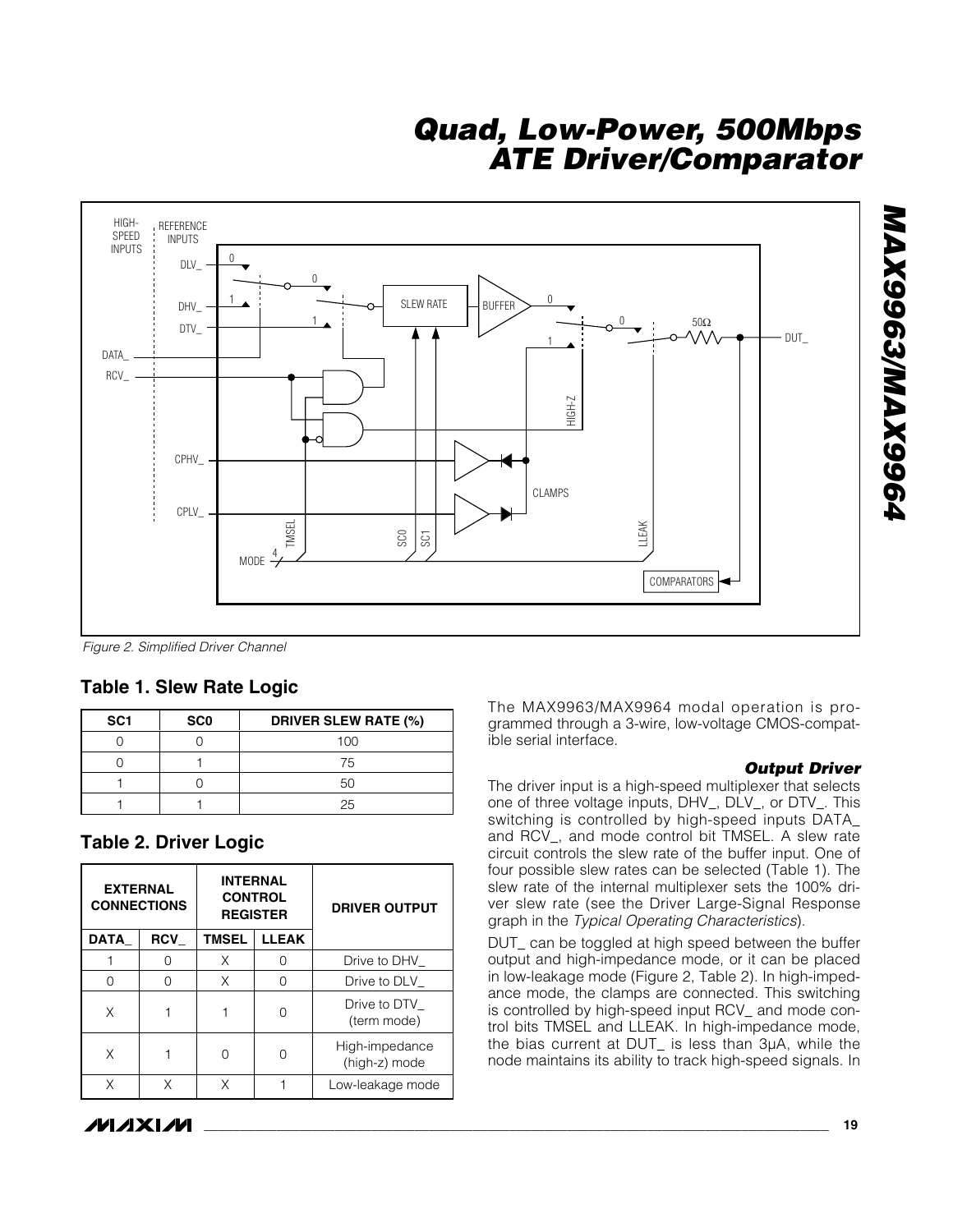low-leakage mode, the bias current at DUT\_ is further reduced to less than 15nA, and signal tracking slows.

The nominal driver output resistance is 50Ω. Contact the factory for different resistance values within the  $45Ω$  to 51 $Ω$  range.

#### *Clamps*

A pair of voltage clamps (high and low) can be configured to limit the voltage at DUT\_, and to suppress reflections when the channel is configured as a highimpedance receiver. The clamps behave as diodes connected to the outputs of high-current buffers. Internal circuitry compensates for the diode drop at 1mA clamp current. Set the clamp voltages using external connections CPHV\_ and CPLV\_. The clamps are enabled only when the driver is in the high-impedance mode (Figure 2). For transient suppression, set the clamp voltages to approximately the minimum and maximum expected DUT\_ voltage range. The optimal clamp voltages are application specific and must be empirically determined. If clamping is not desired, set the clamp voltages at least 0.7V outside the expected

#### **Table 3. Comparator Logic**

| $DUT_{-}$ > CHV $_{-}$ | $DUT_{-} > CLV_{-}$ | <b>CH</b> |  |
|------------------------|---------------------|-----------|--|
|                        |                     |           |  |
|                        |                     |           |  |
|                        |                     |           |  |
|                        |                     |           |  |

DUT\_ CH\_ 8mA CHV\_ NCH\_ VEE VΛΛ 7Ω  $\wedge\wedge\wedge$ 4 x 43Ω OPTIONAL  $\begin{array}{c} \begin{array}{c} \uparrow \\ \downarrow \end{array} & \begin{array}{c} \downarrow \\ \downarrow \end{array} & \begin{array}{c} \downarrow \\ \downarrow \end{array} & \begin{array}{c} \downarrow \\ \downarrow \end{array} & \begin{array}{c} \downarrow \\ \downarrow \end{array} & \begin{array}{c} \downarrow \\ \downarrow \end{array} & \begin{array}{c} \downarrow \\ \downarrow \end{array} & \begin{array}{c} \downarrow \\ \downarrow \end{array} & \begin{array}{c} \downarrow \\ \downarrow \end{array} & \begin{array}{c} \downarrow \\ \downarrow \end{array} & \begin{array$ 7Ω 8mA CL\_  $CIV$   $C$  $ONC$ VEE

*Figure 3. Open-Collector Comparator Outputs*

DUT\_ voltage range; overvoltage protection remains active without loading DUT\_.

#### *Comparators*

The MAX9963/MAX9964 have two independent highspeed comparators for each channel. Each comparator has one input connected internally to DUT\_ and the other input connected to either CHV\_ or CLV\_ (Figure 1). Comparator outputs are a logical result of the input conditions, as indicated in Table 3.

Three configurations are available for the comparator differential outputs to ease interfacing with a wide variety of logic families. An open-collector configuration switches an 8mA current source between the two outputs. This configuration is available with and without internal termination resistors connected to V<sub>CCO\_</sub> (Figure 3). For versions without internal termination resistors, leave V<sub>CCO\_</sub> unconnected and add the required external resistors. These resistors are typically 50Ω to the pullup voltage at the receiving end of the output trace. Alternate configurations can be used, provided that the Absolute Maximum Ratings are not exceeded. For versions with internal terminations, connect V<sub>CCO</sub> to the desired V<sub>OH</sub> voltage. Each output provides a nominal 400mV<sub>P-P</sub> swing and 50Ω source termination.



*Figure 4. Open-Emitter Comparator Outputs*

*MAX9963/MAX9964*

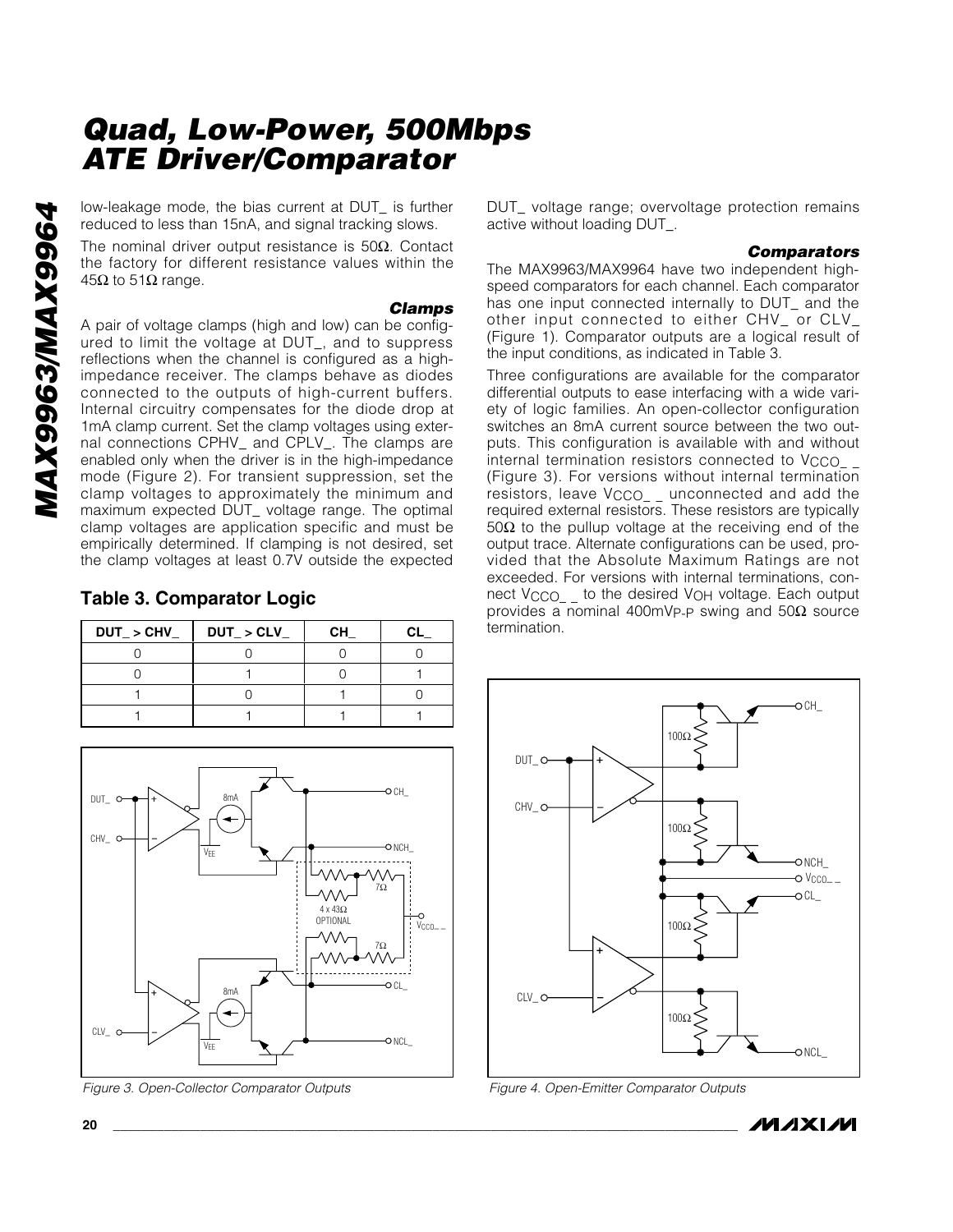#### **Table 4. Shift Register Functions**

| <b>BIT</b>     | <b>NAME</b>     | <b>DESCRIPTION</b>                                                                                                                                                                                                                      |  |  |
|----------------|-----------------|-----------------------------------------------------------------------------------------------------------------------------------------------------------------------------------------------------------------------------------------|--|--|
| D7             | 1F              | Channel 1 Write Enable, Set to 1 to<br>update the control byte for channel 1. Set<br>to zero to make no changes to channel 1.                                                                                                           |  |  |
| D6             | 2F              | Channel 2 Write Enable, Set to 1 to<br>update the control byte for channel 2. Set<br>to zero to make no changes to channel 2.                                                                                                           |  |  |
| D5             | 3E              | Channel 3 Write Enable, Set to 1 to<br>update the control byte for channel 3. Set<br>to zero to make no changes to channel 3.                                                                                                           |  |  |
| D4             | 4E              | Channel 4 Write Enable, Set to 1 to<br>update the control byte for channel 4. Set<br>to zero to make no changes to channel 4.                                                                                                           |  |  |
| D3             | <b>IIFAK</b>    | Low-Leakage Select. Set to 1 to put driver<br>and clamps into a low-leakage mode.<br>Comparators remain active in low-<br>leakage mode. Set to zero for normal<br>operation.                                                            |  |  |
| D <sub>2</sub> | SC <sub>1</sub> | Driver Slew-Rate Select. SC1 and SC0 set                                                                                                                                                                                                |  |  |
| D1             | SC <sub>0</sub> | the driver slew rate. See Table 1.                                                                                                                                                                                                      |  |  |
| D <sub>0</sub> | <b>TMSEL</b>    | Driver Termination Select. Set to 1 to<br>force the driver output to the DTV_<br>voltage (term mode) when $RCV = 1$ . Set<br>to zero to place the driver into a high-<br>impedance state (high-Z mode) when<br>$RCV = 1$ . See Table 2. |  |  |

An open-emitter configuration is also available (Figure 4). Connect an external collector voltage to Vcco\_\_ and add external pulldown resistors. These resistors are typically 50Ω to  $V_{\rm{CCO}_{-}}$  - 2V at the receiving end of the output trace. Alternate configurations can be used, provided that the Absolute Maximum Ratings are not exceeded.

#### *Low-Leakage Mode, LLEAK*

Asserting LLEAK through the serial port or with RST places the MAX9963/MAX9964 into a very-low-leakage state in which the DUT\_ input current is less than 10nA over the 0 to 3V range. In this mode, the comparators still function at full speed but the driver and clamps are disabled. This mode is convenient for making IDDQ and PMU measurements without the need for an output disconnect relay. LLEAK is programmed independently for each channel.

If DUT\_ is driven with a high-speed signal while LLEAK is asserted, leakage current momentarily increases beyond the limits specified for normal operation. The low-leakage recovery specification in the *Electrical Characteristics* table indicates device behavior under this condition.

#### *Temperature Monitor*

Each device supplies a single temperature output signal, TEMP, that asserts a nominal output voltage of 3.43V at a die temperature of +70°C (343K). The output voltage increases proportionately with temperature at a rate of 10mV/°C. The temperature sensor output impedance is  $15kΩ$  (typ).



*Figure 5. Serial Interface Timing*

**MAXM**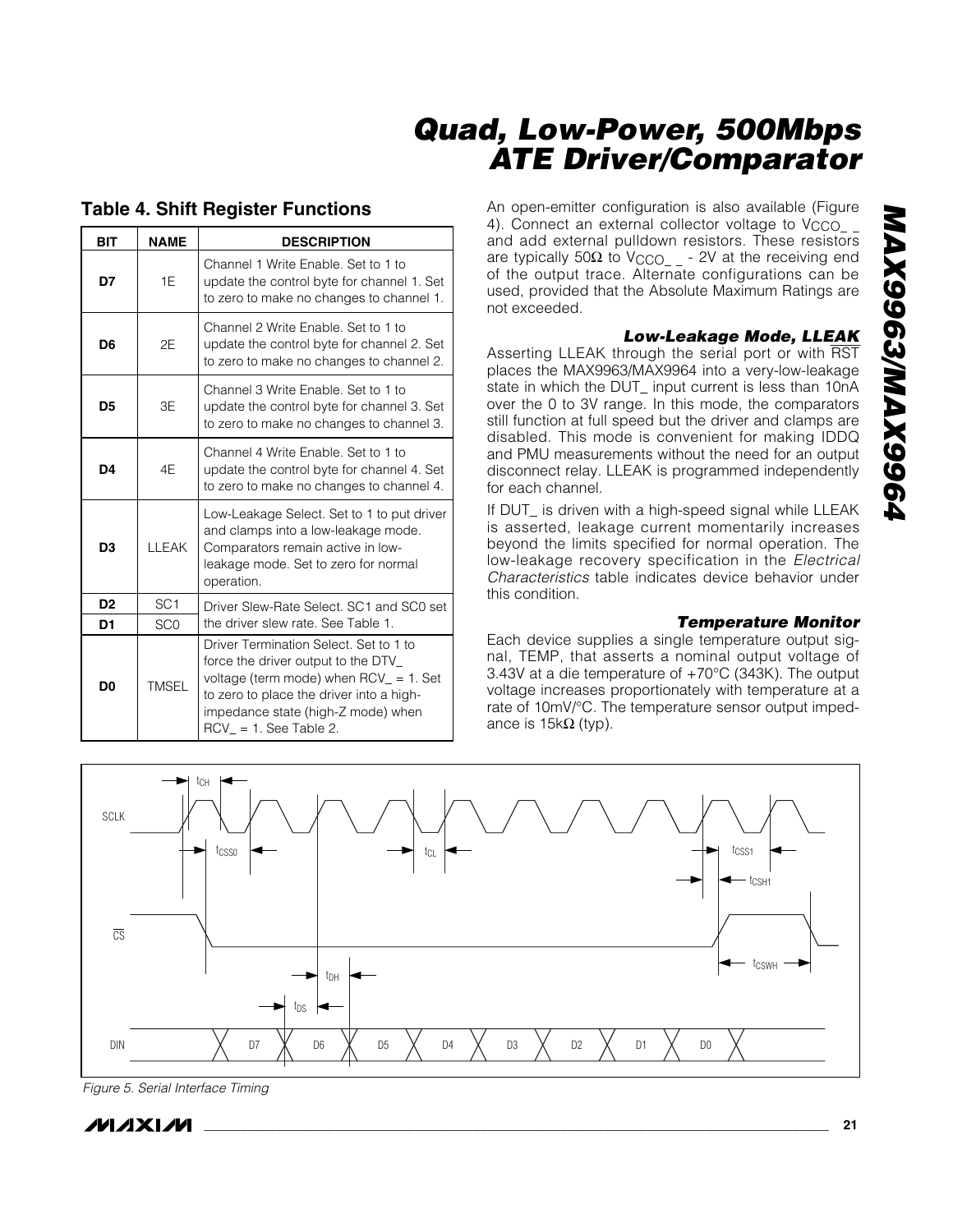#### *Serial Interface and Device Control*

A CMOS-compatible serial interface controls the MAX9963/MAX9964 modes (Figure 6). Control data flow into an 8-bit shift register (MSB first) and are latched when  $\overline{CS}$  is taken high, as shown in Figure 5. Data from the shift register are then loaded into any or all of a group of four quad latches, determined by bits D4 through D7, as indicated in Figure 6 and Table 4. The quad latches contain the 4 mode bits for each channel of the quad pin driver. The mode bits, in conjunction with external inputs DATA\_ and RCV\_, manage the features of each channel, as shown in Tables 1 and 2. RST sets LLEAK=1 for all channels, forcing them into lowleakage mode. All other bits are unaffected. At powerup, hold  $\overline{\text{RST}}$  low until  $V_{\text{CC}}$  and  $V_{\text{EE}}$  have stabilized.

#### *Heat Removal*

These devices require heat removal under normal circumstances through the exposed pad, either by soldering to circuit board copper (MAX9964) or by use of an external heat sink (MAX9963). The exposed pad is electrically at  $V_{EE}$  potential for both package types, and must be either connected to  $V_{FF}$  or isolated.

#### *Chip Information*

TRANSISTOR COUNT: 6499 PROCESS: Bipolar

#### *Package Information*

For the latest package outline information, go to **www.maxim-ic.com/packages**.



*Figure 6. Serial Interface*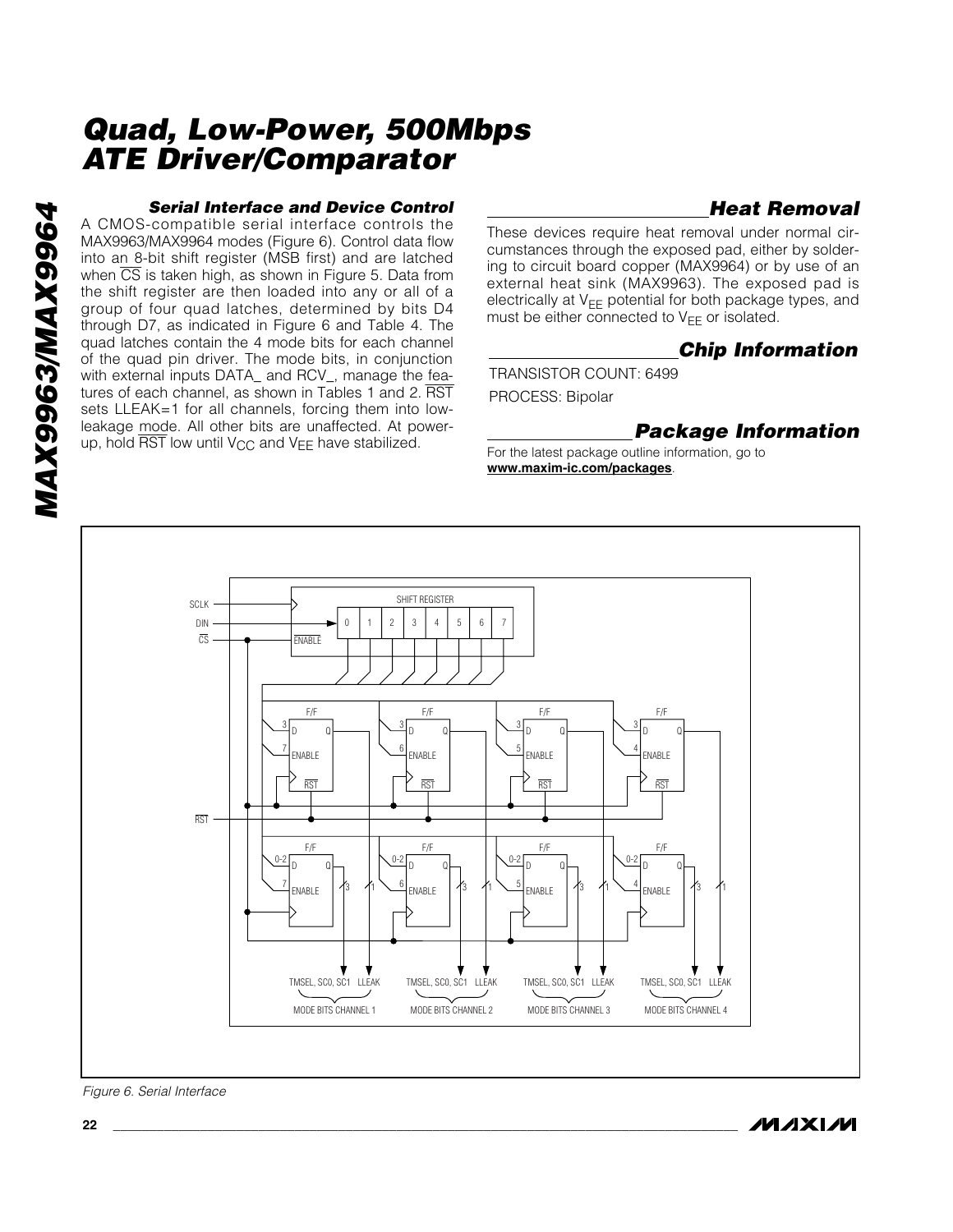## *Selector Guide*

| <b>PART</b>   | <b>ACCURACY</b><br><b>GRADE</b> | <b>COMPARATOR</b><br><b>OUTPUT TYPE</b> | <b>COMPARATOR</b><br><b>OUTPUT</b><br><b>TERMINATION</b> | <b>HIGH-SPEED</b><br><b>DIGITAL INPUT</b><br><b>TERMINATION</b> | <b>HEAT</b><br><b>EXTRACTION</b> | <b>PIN-PACKAGE</b> |
|---------------|---------------------------------|-----------------------------------------|----------------------------------------------------------|-----------------------------------------------------------------|----------------------------------|--------------------|
| MAX9963ADCCO* | A                               | Open collector                          | None                                                     | None                                                            | Top                              | 100 TQFP-EPR       |
| MAX9963AKCCQ* | A                               | Open collector                          | None                                                     | $100Ω$ LVDS                                                     | Top                              | 100 TQFP-EPR       |
| MAX9963AGCCQ* | Α                               | Open collector                          | $50\Omega$ to $V_{\text{CCO}_{-}}$                       | $100Ω$ LVDS                                                     | Top                              | 100 TQFP-EPR       |
| MAX9963AHCCQ* | Α                               | Open emitter                            | None                                                     | None                                                            | Top                              | 100 TQFP-EPR       |
| MAX9963AJCCQ  | Α                               | Open emitter                            | None                                                     | $100Ω$ LVDS                                                     | Top                              | 100 TQFP-EPR       |
| MAX9963BDCCQ* | B                               | Open collector                          | None                                                     | None                                                            | Top                              | 100 TQFP-EPR       |
| MAX9963BKCCQ* | B                               | Open collector                          | None                                                     | $100Ω$ LVDS                                                     | Top                              | 100 TQFP-EPR       |
| MAX9963BGCCQ  | B                               | Open collector                          | $50\Omega$ to $V_{\text{CCO}_{-}}$                       | $100Ω$ LVDS                                                     | Top                              | 100 TQFP-EPR       |
| MAX9963BHCCQ* | B                               | Open emitter                            | None                                                     | None                                                            | Top                              | 100 TQFP-EPR       |
| MAX9963BJCCQ* | B                               | Open emitter                            | None                                                     | $100Ω$ LVDS                                                     | Top                              | 100 TQFP-EPR       |
| MAX9964ADCCQ* | A                               | Open collector                          | None                                                     | None                                                            | <b>Bottom</b>                    | 100 TQFP-EP        |
| MAX9964AKCCQ* | A                               | Open collector                          | None                                                     | $100Ω$ LVDS                                                     | <b>Bottom</b>                    | 100 TQFP-EP        |
| MAX9964AGCCQ* | Α                               | Open collector                          | $50\Omega$ to $V_{\rm{CCO}}$                             | $100Ω$ LVDS                                                     | <b>Bottom</b>                    | 100 TQFP-EP        |
| MAX9964AHCCQ* | A                               | Open emitter                            | None                                                     | None                                                            | <b>Bottom</b>                    | 100 TQFP-EP        |
| MAX9964AJCCQ* | Α                               | Open emitter                            | None                                                     | $100Ω$ LVDS                                                     | <b>Bottom</b>                    | 100 TQFP-EP        |
| MAX9964BDCCQ* | B                               | Open collector                          | None                                                     | None                                                            | <b>Bottom</b>                    | 100 TQFP-EP        |
| MAX9964BKCCQ* | B                               | Open collector                          | None                                                     | $100Ω$ LVDS                                                     | <b>Bottom</b>                    | 100 TQFP-EP        |
| MAX9964BGCCQ  | B                               | Open collector                          | $50\Omega$ to V <sub>CCO</sub>                           | $100Ω$ LVDS                                                     | <b>Bottom</b>                    | 100 TQFP-EP        |
| MAX9964BHCCQ* | B                               | Open emitter                            | None                                                     | None                                                            | <b>Bottom</b>                    | 100 TQFP-EP        |
| MAX9964BJCCO* | B                               | Open emitter                            | None                                                     | $100Ω$ LVDS                                                     | <b>Bottom</b>                    | 100 TQFP-EP        |

\**Future product—contact factory for availability.*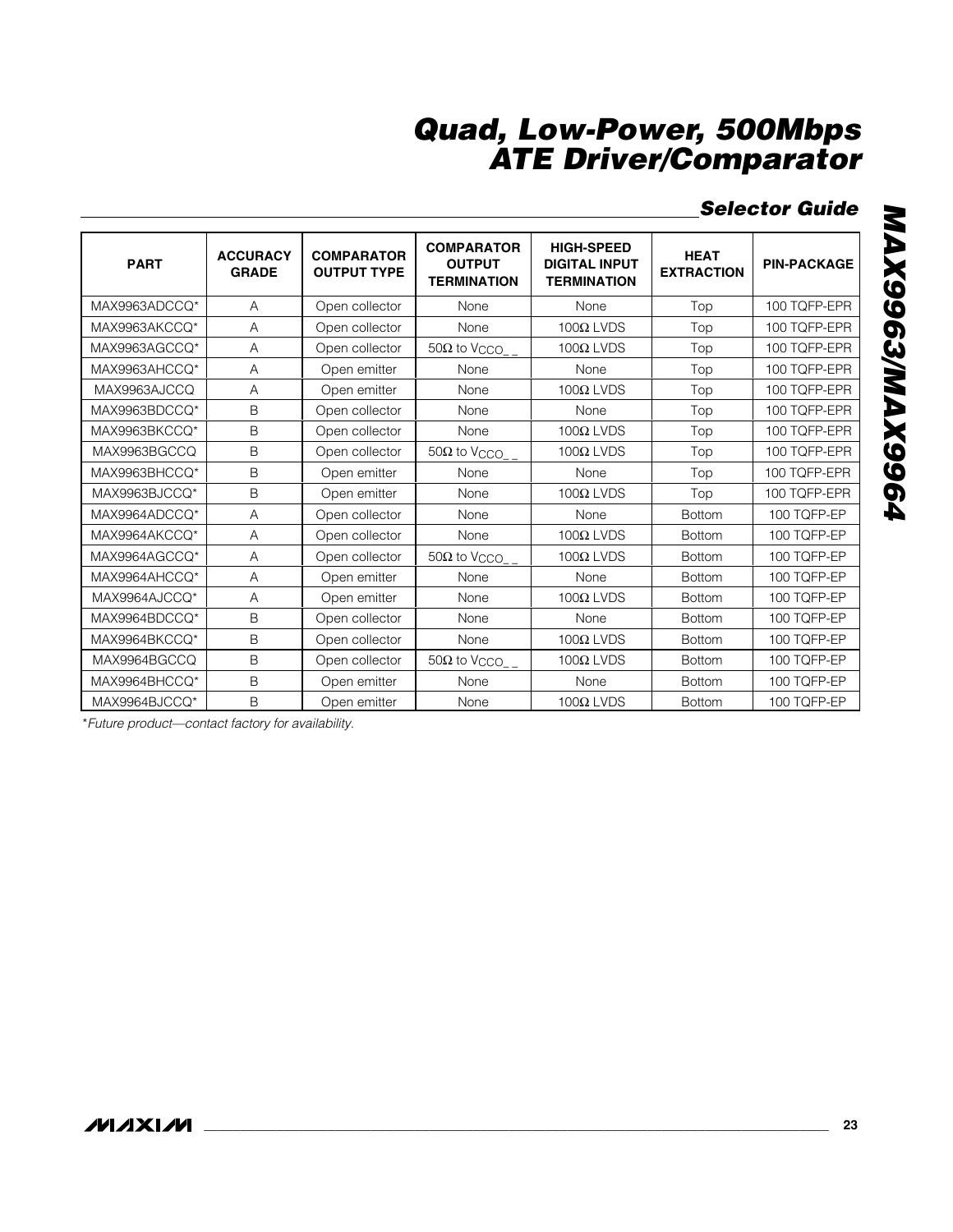

**MAXM**